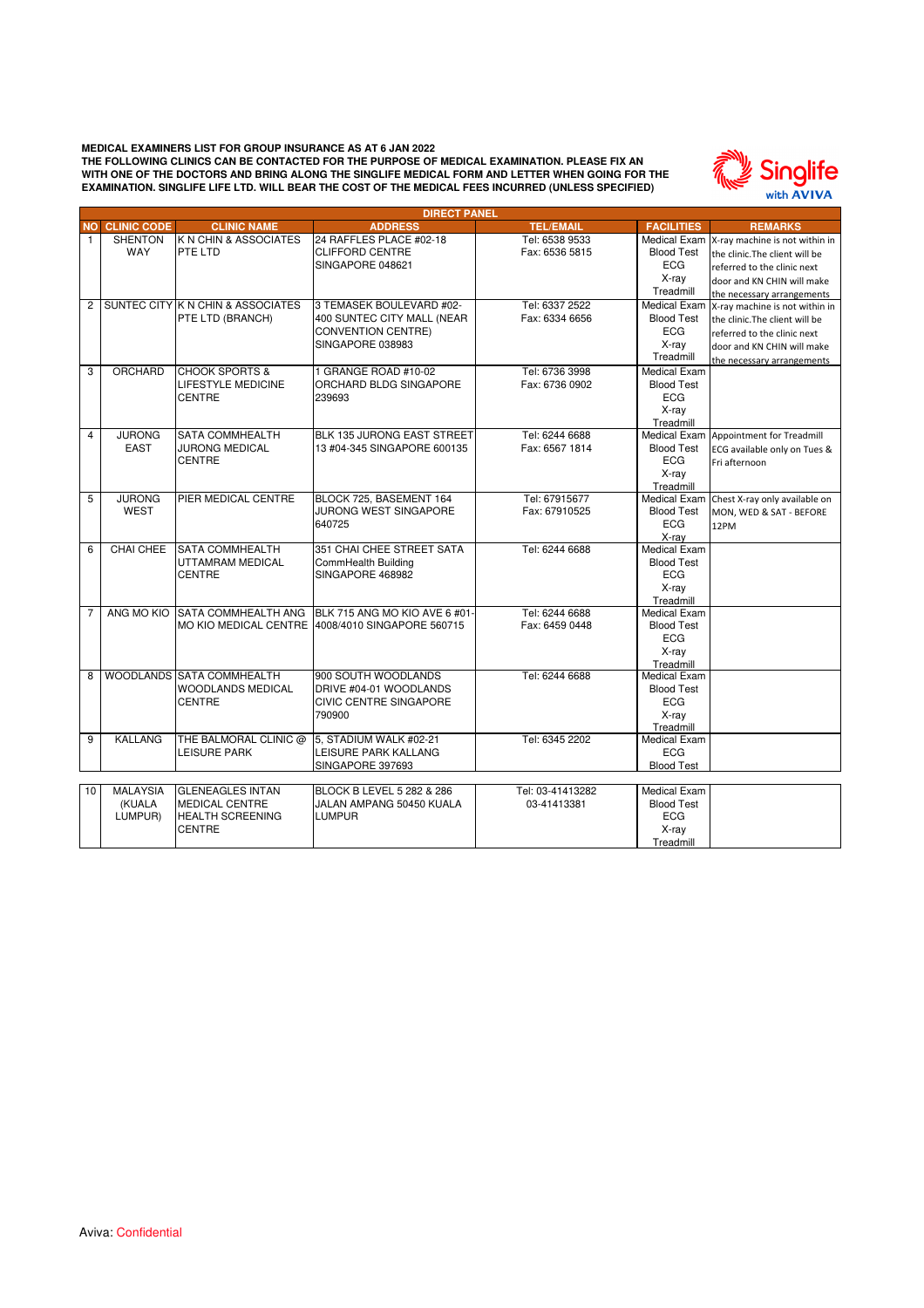

|                | <b>SHENTON GROUP</b>  |                              |                                  |                                 |                     |                |
|----------------|-----------------------|------------------------------|----------------------------------|---------------------------------|---------------------|----------------|
|                | <b>NO CLINIC CODE</b> | <b>CLINIC NAME</b>           | <b>ADDRESS</b>                   | <b>TEL/EMAIL</b>                | <b>FACILITIES</b>   | <b>REMARKS</b> |
|                |                       |                              |                                  |                                 | Medical Exam        |                |
|                |                       | <b>BUKIT BATOK MEDICAL</b>   | BIK 207 BUKIT BATOK STREET       | TEL: 62356048 EMAIL:            | <b>ECG</b>          |                |
| 1              | W100                  | <b>CLINIC</b>                | 21 #01-114 SINGAPORE 650207      | appointment.singlife@parkwayshe | <b>Blood Test</b>   |                |
|                |                       |                              |                                  | nton.com.sg                     |                     |                |
|                |                       |                              |                                  |                                 | Urine FEME          |                |
|                |                       | THE CLINIC @ ONE             | ONE GEORGE STREET LOBBY          | TEL: 62356048 EMAIL:            | Medical Exam        |                |
| $\overline{c}$ | C <sub>155</sub>      | <b>GEORGE STREET</b>         | C #05-05 SINGAPORE 049145        | appointment.singlife@parkwayshe | <b>Blood Test</b>   |                |
|                |                       |                              |                                  | nton.com.sg                     | Urine FEME          |                |
|                |                       |                              |                                  |                                 | Medical Exam        |                |
|                |                       | RIVERVALE CRESCENT           | 182A RIVERVALE CRESCENT          | TEL: 62356048 EMAIL:            | <b>ECG</b>          |                |
| 3              | E172                  | <b>MEDICAL CENTRE</b>        | #01-04 SINGAPORE 541182          | appointment.singlife@parkwayshe | <b>Blood Test</b>   |                |
|                |                       |                              |                                  | nton.com.sg                     | Urine FEME          |                |
|                |                       |                              |                                  |                                 | Medical Exam        |                |
|                |                       |                              |                                  | TEL: 62356048 EMAIL:            |                     |                |
| $\overline{4}$ | N124                  | <b>ASPEN CLINIC</b>          | BLK 283 BISHAN STREET 22 #01     | appointment.singlife@parkwayshe | <b>ECG</b>          |                |
|                |                       |                              | 185 SINGAPORE 570283             | nton.com.sg                     | <b>Blood Test</b>   |                |
|                |                       |                              |                                  |                                 | Urine FEME          |                |
|                |                       |                              | 1 HOUGANG POINT STREET 91        | TEL: 62356048 EMAIL:            | Medical Exam        |                |
| 5              | N198                  | ELISSA MEDICAL CLINIC        | #01-21 HOUGANG 1                 |                                 | <b>ECG</b>          |                |
|                |                       |                              |                                  | appointment.singlife@parkwayshe | <b>Blood Test</b>   |                |
|                |                       |                              | SINGAPORE 538692                 | nton.com.sg                     | Urine FEME          |                |
|                |                       |                              | BLK 526 JURONG WEST              | TEL: 62356048 EMAIL:            | Medical Exam        |                |
| 6              | W149                  | TAYKA MEDICAL FAMILY         | STREET 52 #01-323                | appointment.singlife@parkwayshe | <b>Blood Test</b>   |                |
|                |                       | <b>CLINIC</b>                |                                  |                                 |                     |                |
|                |                       |                              | SINGAPORE 640526                 | nton.com.sg                     | Urine FEME          |                |
|                |                       |                              |                                  | TEL: 62356048 EMAIL:            | Medical Exam        |                |
| $\overline{7}$ | E176                  | <b>LIM CLINIC</b>            | 295 CHANGI ROAD SINGAPORE        | appointment.singlife@parkwayshe | <b>ECG</b>          |                |
|                |                       |                              | 419773                           | nton.com.sg                     | <b>Blood Test</b>   |                |
|                |                       |                              |                                  |                                 | Urine Test          |                |
|                |                       |                              |                                  |                                 | Medical Exam        |                |
|                |                       |                              | 11 CHAI CHEE ROAD #01-23         | TEL: 62356048 EMAIL:            | <b>ECG</b>          |                |
| 8              | E173                  | SM HANEEFA CLINIC            | SINGAPORE 460011                 | appointment.singlife@parkwayshe | <b>Blood Test</b>   |                |
|                |                       |                              |                                  | nton.com.sg                     | <b>Urine Test</b>   |                |
|                |                       | Q & M MEDICAL &              |                                  |                                 | <b>Medical Exam</b> |                |
|                |                       |                              | 10 TAMPINES CENTRAL 1 #04-       | TEL: 62356048 EMAIL:            |                     |                |
| 9              | E174                  | <b>AESTHETIC CLINIC</b>      | 18/19 TAMPINES ONE               | appointment.singlife@parkwayshe | <b>ECG</b>          |                |
|                |                       | (TAMPINES CENTRAL) PTE       | SINGAPORE 529536                 | nton.com.sq                     | <b>Blood Test</b>   |                |
|                |                       | LTD                          |                                  |                                 | <b>Urine Test</b>   |                |
|                |                       | Q & M MEDICAL &              | 180 KITCHENER ROAD #B1-          | TEL: 62356048 EMAIL:            | <b>Medical Exam</b> |                |
|                |                       |                              |                                  |                                 | <b>ECG</b>          |                |
| 10             | C179                  | <b>AESTHETIC CLINIC</b>      | 13/15 CITY SQUARE MALL           | appointment.singlife@parkwayshe | <b>Blood Test</b>   |                |
|                |                       | (FARRER PARK)                | SINGAPORE 208539                 | nton.com.sg                     | Urine Test          |                |
|                |                       |                              |                                  |                                 | <b>Medical Exam</b> |                |
|                |                       | KL NG MEDICAL CLINIC         | <b>BLOCK 1 JALAN BUKIT MERAH</b> | TEL: 62356048 EMAIL:            | <b>ECG</b>          |                |
| 11             | C186                  | PTE LTD                      | #01-4530 SINGAPORE 150001        | appointment.singlife@parkwayshe | <b>Blood Test</b>   |                |
|                |                       |                              |                                  | nton.com.sg                     |                     |                |
|                |                       |                              |                                  |                                 | Urine Test          |                |
|                |                       |                              |                                  | TEL: 62356048 EMAIL:            | Medical Exam        |                |
| 12             | C190                  | PINNACLE FAMILY CLINIC       | 240 RIVER VALLEY ROAD            | appointment.singlife@parkwayshe | <b>ECG</b>          |                |
|                |                       |                              | SINGAPORE 238297                 | nton.com.sg                     | <b>Blood Test</b>   |                |
|                |                       |                              |                                  |                                 | Urine Test          |                |
|                |                       |                              |                                  | TEL: 62356048 EMAIL:            | Medical Exam        |                |
|                |                       | PROCROSS MEDICAL             | BLK 449 HOUGANG AVE 10 #B1-      |                                 | <b>ECG</b>          |                |
| 13             | N219                  | <b>CENTRE</b>                | 509 SINGAPORE 530449             | appointment.singlife@parkwayshe | <b>Blood Test</b>   |                |
|                |                       |                              |                                  | nton.com.sg                     | Urine Test          |                |
|                |                       |                              |                                  |                                 | Medical Exam        |                |
|                |                       | PROCROSS MEDICAL             | BLK 689A WOODLANDS DRIVE         | TEL: 62356048 EMAIL:            | <b>ECG</b>          |                |
| 14             | N220                  |                              |                                  | appointment.singlife@parkwayshe |                     |                |
|                |                       | <b>CLINIC</b>                | 75 #01-86 SINGAPORE 731689       | nton.com.sg                     | <b>Blood Test</b>   |                |
|                |                       |                              |                                  |                                 | Urine Test          |                |
|                |                       |                              |                                  | TEL: 62356048 EMAIL:            | Medical Exam        |                |
| 15             | N221                  | <b>MEDIVENE CLINIC &amp;</b> | BLK 330 ANCHORVALE STREET        | appointment.singlife@parkwayshe | ECG                 |                |
|                |                       | <b>SURGERY</b>               | #01-05 SINGAPORE 540330          | nton.com.sg                     | <b>Blood Test</b>   |                |
|                |                       |                              |                                  |                                 | Urine Test          |                |
|                |                       |                              |                                  |                                 | Medical Exam        |                |
|                |                       |                              | 3 TEMASEK BOULEVARD #02-         | TEL: 62356048 EMAIL:            | ECG                 |                |
| 16             | C191                  | CRAWFURD MEDICAL             | 482 SUNTEC CITY MALL             | appointment.singlife@parkwayshe | <b>Blood Test</b>   |                |
|                |                       |                              | SINGAPORE 038983                 | nton.com.sg                     | Urine Test          |                |
|                |                       |                              |                                  |                                 | Medical Exam        |                |
|                |                       | <b>FUSION MEDICAL &amp;</b>  | 1 FUSIONOPOLIS LINK #01-05       | TEL: 62356048 EMAIL:            | <b>ECG</b>          |                |
| 17             | W159                  | <b>HEALTH SCREENING</b>      | NEXUS @ ONE-NORTH                | appointment.singlife@parkwayshe |                     |                |
|                |                       | <b>CENTRE</b>                | SINGAPORE 138542                 | nton.com.sg                     | <b>Blood Test</b>   |                |
|                |                       |                              |                                  |                                 | Urine Test          |                |
|                |                       |                              |                                  | TEL: 62356048 EMAIL:            | Medical Exam        |                |
| 18             | N229                  | LIFE FAMILY CLINIC           | BLK 713 ANG MO KIO AVENUE 6      | appointment.singlife@parkwayshe | ECG                 |                |
|                |                       |                              | #01-4052 SINGAPORE 560713        |                                 | <b>Blood Test</b>   |                |
|                |                       |                              |                                  | nton.com.sg                     | Urine Test          |                |
|                |                       |                              |                                  |                                 | Medical Exam        |                |
|                |                       |                              | BLK 5012 TECHPLACE II ANG        | TEL: 62356048 EMAIL:            | ECG                 |                |
| 19             | N237                  | <b>BEWELL CLINIC</b>         | MO KIO AVE 5 #01-01              | appointment.singlife@parkwayshe | <b>Blood Test</b>   |                |
|                |                       |                              | SINGAPORE 569876                 | nton.com.sg                     | Urine Test          |                |
|                |                       |                              |                                  |                                 | Medical Exam        |                |
|                |                       |                              |                                  | TEL: 62356048 EMAIL:            |                     |                |
| 20             | N295                  | EH MEDICAL                   | BLK 785E WOODLANDS RISE          | appointment.singlife@parkwayshe | ECG                 |                |
|                |                       |                              | #01-12 SINGAPORE 735785          | nton.com.sg                     | <b>Blood Test</b>   |                |
|                |                       |                              |                                  |                                 | Urine Test          |                |

Aviva: Confidential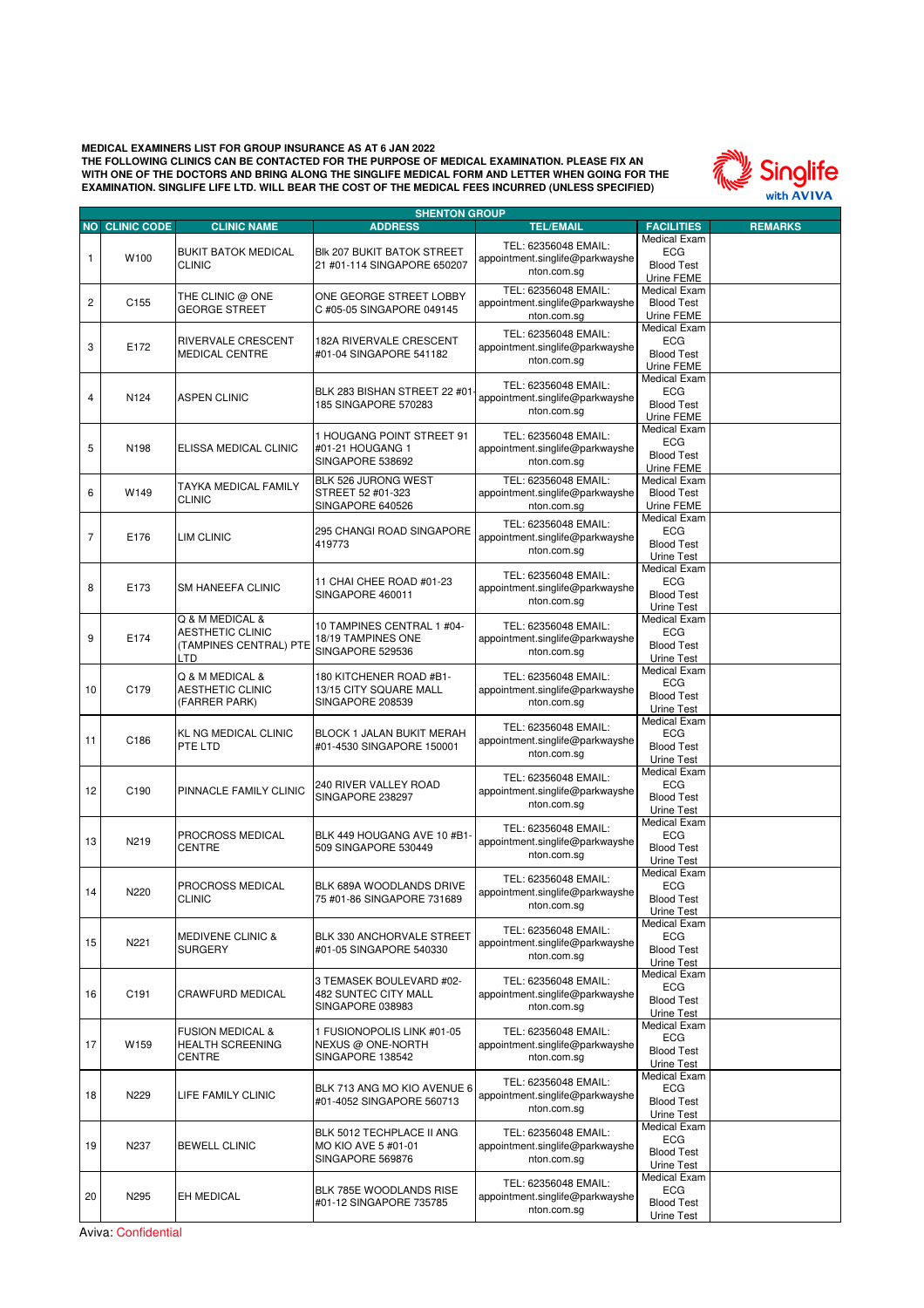

| <b>NO CLINIC CODE</b><br>21<br>22<br>23<br>24<br>25<br>26<br>27<br><b>IPB</b> | N294<br>W196<br>N297<br>W202<br>C <sub>236</sub><br>PAC | <b>CLINIC NAME</b><br>PANCARE MEDICAL<br><b>CLINIC</b><br>PROVIDENCE CLINIC @<br><b>HILLFORD</b><br><b>T MEDICAL CLINIC</b><br>EH MEDICAL FAMILY<br>CLINIC (BUKIT BATOK)<br>DR WILL MEDICAL CLINIC<br>PTE LTD<br><b>SHENTON MEDICAL</b><br><b>GROUP (THE ARCADE)</b> | <b>ADDRESS</b><br>BLK 133 ANG MO KIO AVENUE 3<br>#01-1643 SINGAPORE 560133<br>82 JALAN JURONG KECHIL #01-<br>65 THE HILLFORD SINGAPORE<br>596152<br>115 CANBERRA WALK #01-05<br>SINGAPORE 750115<br>292 BUKIT BATOK AVE 6 #01-07<br>SINGAPORE 650292<br>24 RAFFLES PLACE #01-17<br><b>CLIFFORD CENTRE</b><br>SINGAPORE 48621 | <b>TEL/EMAIL</b><br>TEL: 62356048 EMAIL:<br>appointment.singlife@parkwayshe<br>nton.com.sq<br>TEL: 62356048 EMAIL:<br>appointment.singlife@parkwayshe<br>nton.com.sg<br>TEL: 62356048 EMAIL:<br>appointment.singlife@parkwayshe<br>nton.com.sg<br>TEL: 62356048 EMAIL:<br>appointment.singlife@parkwayshe<br>nton.com.sg<br>TEL: 62356048 EMAIL:                                                                                                                                                                                                                                                                                                                                                                                                                                                                                                                                                                                                                                                                                                                                                                                                                                                                                                                                                                                                                                                                                                                                                                                                                                                                                                                                                                                                                                                        | <b>FACILITIES</b><br><b>Medical Exam</b><br><b>Blood Test</b><br>Urine Test<br>Medical Exam<br><b>ECG</b><br><b>Blood Test</b><br>Urine Test<br>Medical Exam<br><b>ECG</b><br><b>Blood Test</b><br>Urine Test<br>Medical Exam<br><b>ECG</b><br><b>Blood Test</b><br>Urine Test | <b>REMARKS</b> |
|-------------------------------------------------------------------------------|---------------------------------------------------------|----------------------------------------------------------------------------------------------------------------------------------------------------------------------------------------------------------------------------------------------------------------------|------------------------------------------------------------------------------------------------------------------------------------------------------------------------------------------------------------------------------------------------------------------------------------------------------------------------------|---------------------------------------------------------------------------------------------------------------------------------------------------------------------------------------------------------------------------------------------------------------------------------------------------------------------------------------------------------------------------------------------------------------------------------------------------------------------------------------------------------------------------------------------------------------------------------------------------------------------------------------------------------------------------------------------------------------------------------------------------------------------------------------------------------------------------------------------------------------------------------------------------------------------------------------------------------------------------------------------------------------------------------------------------------------------------------------------------------------------------------------------------------------------------------------------------------------------------------------------------------------------------------------------------------------------------------------------------------------------------------------------------------------------------------------------------------------------------------------------------------------------------------------------------------------------------------------------------------------------------------------------------------------------------------------------------------------------------------------------------------------------------------------------------------|--------------------------------------------------------------------------------------------------------------------------------------------------------------------------------------------------------------------------------------------------------------------------------|----------------|
|                                                                               |                                                         |                                                                                                                                                                                                                                                                      |                                                                                                                                                                                                                                                                                                                              |                                                                                                                                                                                                                                                                                                                                                                                                                                                                                                                                                                                                                                                                                                                                                                                                                                                                                                                                                                                                                                                                                                                                                                                                                                                                                                                                                                                                                                                                                                                                                                                                                                                                                                                                                                                                         |                                                                                                                                                                                                                                                                                |                |
|                                                                               |                                                         |                                                                                                                                                                                                                                                                      |                                                                                                                                                                                                                                                                                                                              |                                                                                                                                                                                                                                                                                                                                                                                                                                                                                                                                                                                                                                                                                                                                                                                                                                                                                                                                                                                                                                                                                                                                                                                                                                                                                                                                                                                                                                                                                                                                                                                                                                                                                                                                                                                                         |                                                                                                                                                                                                                                                                                |                |
|                                                                               |                                                         |                                                                                                                                                                                                                                                                      |                                                                                                                                                                                                                                                                                                                              |                                                                                                                                                                                                                                                                                                                                                                                                                                                                                                                                                                                                                                                                                                                                                                                                                                                                                                                                                                                                                                                                                                                                                                                                                                                                                                                                                                                                                                                                                                                                                                                                                                                                                                                                                                                                         |                                                                                                                                                                                                                                                                                |                |
|                                                                               |                                                         |                                                                                                                                                                                                                                                                      |                                                                                                                                                                                                                                                                                                                              |                                                                                                                                                                                                                                                                                                                                                                                                                                                                                                                                                                                                                                                                                                                                                                                                                                                                                                                                                                                                                                                                                                                                                                                                                                                                                                                                                                                                                                                                                                                                                                                                                                                                                                                                                                                                         |                                                                                                                                                                                                                                                                                |                |
|                                                                               |                                                         |                                                                                                                                                                                                                                                                      |                                                                                                                                                                                                                                                                                                                              |                                                                                                                                                                                                                                                                                                                                                                                                                                                                                                                                                                                                                                                                                                                                                                                                                                                                                                                                                                                                                                                                                                                                                                                                                                                                                                                                                                                                                                                                                                                                                                                                                                                                                                                                                                                                         |                                                                                                                                                                                                                                                                                |                |
|                                                                               |                                                         |                                                                                                                                                                                                                                                                      |                                                                                                                                                                                                                                                                                                                              |                                                                                                                                                                                                                                                                                                                                                                                                                                                                                                                                                                                                                                                                                                                                                                                                                                                                                                                                                                                                                                                                                                                                                                                                                                                                                                                                                                                                                                                                                                                                                                                                                                                                                                                                                                                                         |                                                                                                                                                                                                                                                                                |                |
|                                                                               |                                                         |                                                                                                                                                                                                                                                                      |                                                                                                                                                                                                                                                                                                                              | <b>Medical Exam</b><br><b>ECG</b><br>appointment.singlife@parkwayshe<br><b>Blood Test</b><br>nton.com.sg<br>Urine Test<br><b>Medical Exam</b><br>TEL: 62356048 EMAIL:<br><b>ECG</b><br>appointment.singlife@parkwayshe<br><b>Blood Test</b><br>nton.com.sg<br>Urine Test<br>Treadmill<br>Medical Exam<br>TEL: 62356048 EMAIL:<br><b>ECG</b><br>appointment.singlife@parkwayshe<br><b>Blood Test</b><br>nton.com.sg<br>Urine Test<br><b>Medical Exam</b><br>TEL: 62356048 EMAIL:<br><b>ECG</b><br>appointment.singlife@parkwayshe<br><b>Blood Test</b><br>nton.com.sq<br>Urine Test<br><b>Medical Exam</b><br>TEL: 62356048 EMAIL:<br><b>ECG</b><br>appointment.singlife@parkwayshe<br><b>Blood Test</b><br>nton.com.sg<br>Urine Test<br>Medical Exam<br>TEL: 62356048 EMAIL:<br><b>ECG</b><br>appointment.singlife@parkwayshe<br><b>Blood Test</b><br>nton.com.sg<br>Urine Test<br><b>Medical Exam</b><br>TEL: 62356048 EMAIL:<br><b>ECG</b><br>appointment.singlife@parkwayshe<br><b>Blood Test</b><br>nton.com.sq<br>Urine Test<br><b>Medical Exam</b><br>TEL: 62356048 EMAIL:<br><b>ECG</b><br>appointment.singlife@parkwayshe<br><b>Blood Test</b><br>nton.com.sq<br>Urine Test<br><b>Medical Exam</b><br>TEL: 62356048 EMAIL:<br><b>ECG</b><br>appointment.singlife@parkwayshe<br><b>Blood Test</b><br>nton.com.sg<br>Urine Test<br>Medical Exam<br>TEL: 62356048 EMAIL:<br>ECG<br>appointment.singlife@parkwayshe<br><b>Blood Test</b><br>nton.com.sg<br>Urine Test<br>Medical Exam<br>TEL: 62356048 EMAIL:<br><b>ECG</b><br>appointment.singlife@parkwayshe<br><b>Blood Test</b><br>nton.com.sg<br>Urine Test<br>Medical Exam<br>TEL: 62356048 EMAIL:<br>ECG<br>appointment.singlife@parkwayshe<br><b>Blood Test</b><br>nton.com.sq<br>Urine Test<br>Medical Exam<br>TEL: 62356048 EMAIL:<br>ECG |                                                                                                                                                                                                                                                                                |                |
|                                                                               |                                                         |                                                                                                                                                                                                                                                                      |                                                                                                                                                                                                                                                                                                                              |                                                                                                                                                                                                                                                                                                                                                                                                                                                                                                                                                                                                                                                                                                                                                                                                                                                                                                                                                                                                                                                                                                                                                                                                                                                                                                                                                                                                                                                                                                                                                                                                                                                                                                                                                                                                         |                                                                                                                                                                                                                                                                                |                |
|                                                                               |                                                         |                                                                                                                                                                                                                                                                      |                                                                                                                                                                                                                                                                                                                              |                                                                                                                                                                                                                                                                                                                                                                                                                                                                                                                                                                                                                                                                                                                                                                                                                                                                                                                                                                                                                                                                                                                                                                                                                                                                                                                                                                                                                                                                                                                                                                                                                                                                                                                                                                                                         |                                                                                                                                                                                                                                                                                |                |
|                                                                               |                                                         |                                                                                                                                                                                                                                                                      |                                                                                                                                                                                                                                                                                                                              |                                                                                                                                                                                                                                                                                                                                                                                                                                                                                                                                                                                                                                                                                                                                                                                                                                                                                                                                                                                                                                                                                                                                                                                                                                                                                                                                                                                                                                                                                                                                                                                                                                                                                                                                                                                                         |                                                                                                                                                                                                                                                                                |                |
|                                                                               |                                                         |                                                                                                                                                                                                                                                                      |                                                                                                                                                                                                                                                                                                                              |                                                                                                                                                                                                                                                                                                                                                                                                                                                                                                                                                                                                                                                                                                                                                                                                                                                                                                                                                                                                                                                                                                                                                                                                                                                                                                                                                                                                                                                                                                                                                                                                                                                                                                                                                                                                         |                                                                                                                                                                                                                                                                                |                |
|                                                                               |                                                         |                                                                                                                                                                                                                                                                      |                                                                                                                                                                                                                                                                                                                              |                                                                                                                                                                                                                                                                                                                                                                                                                                                                                                                                                                                                                                                                                                                                                                                                                                                                                                                                                                                                                                                                                                                                                                                                                                                                                                                                                                                                                                                                                                                                                                                                                                                                                                                                                                                                         |                                                                                                                                                                                                                                                                                |                |
|                                                                               |                                                         |                                                                                                                                                                                                                                                                      |                                                                                                                                                                                                                                                                                                                              |                                                                                                                                                                                                                                                                                                                                                                                                                                                                                                                                                                                                                                                                                                                                                                                                                                                                                                                                                                                                                                                                                                                                                                                                                                                                                                                                                                                                                                                                                                                                                                                                                                                                                                                                                                                                         |                                                                                                                                                                                                                                                                                |                |
|                                                                               |                                                         |                                                                                                                                                                                                                                                                      |                                                                                                                                                                                                                                                                                                                              |                                                                                                                                                                                                                                                                                                                                                                                                                                                                                                                                                                                                                                                                                                                                                                                                                                                                                                                                                                                                                                                                                                                                                                                                                                                                                                                                                                                                                                                                                                                                                                                                                                                                                                                                                                                                         |                                                                                                                                                                                                                                                                                |                |
|                                                                               |                                                         |                                                                                                                                                                                                                                                                      |                                                                                                                                                                                                                                                                                                                              |                                                                                                                                                                                                                                                                                                                                                                                                                                                                                                                                                                                                                                                                                                                                                                                                                                                                                                                                                                                                                                                                                                                                                                                                                                                                                                                                                                                                                                                                                                                                                                                                                                                                                                                                                                                                         |                                                                                                                                                                                                                                                                                |                |
|                                                                               |                                                         |                                                                                                                                                                                                                                                                      |                                                                                                                                                                                                                                                                                                                              |                                                                                                                                                                                                                                                                                                                                                                                                                                                                                                                                                                                                                                                                                                                                                                                                                                                                                                                                                                                                                                                                                                                                                                                                                                                                                                                                                                                                                                                                                                                                                                                                                                                                                                                                                                                                         |                                                                                                                                                                                                                                                                                |                |
|                                                                               |                                                         |                                                                                                                                                                                                                                                                      |                                                                                                                                                                                                                                                                                                                              |                                                                                                                                                                                                                                                                                                                                                                                                                                                                                                                                                                                                                                                                                                                                                                                                                                                                                                                                                                                                                                                                                                                                                                                                                                                                                                                                                                                                                                                                                                                                                                                                                                                                                                                                                                                                         |                                                                                                                                                                                                                                                                                |                |
|                                                                               |                                                         |                                                                                                                                                                                                                                                                      |                                                                                                                                                                                                                                                                                                                              |                                                                                                                                                                                                                                                                                                                                                                                                                                                                                                                                                                                                                                                                                                                                                                                                                                                                                                                                                                                                                                                                                                                                                                                                                                                                                                                                                                                                                                                                                                                                                                                                                                                                                                                                                                                                         |                                                                                                                                                                                                                                                                                |                |
|                                                                               |                                                         |                                                                                                                                                                                                                                                                      |                                                                                                                                                                                                                                                                                                                              |                                                                                                                                                                                                                                                                                                                                                                                                                                                                                                                                                                                                                                                                                                                                                                                                                                                                                                                                                                                                                                                                                                                                                                                                                                                                                                                                                                                                                                                                                                                                                                                                                                                                                                                                                                                                         |                                                                                                                                                                                                                                                                                |                |
|                                                                               |                                                         |                                                                                                                                                                                                                                                                      |                                                                                                                                                                                                                                                                                                                              |                                                                                                                                                                                                                                                                                                                                                                                                                                                                                                                                                                                                                                                                                                                                                                                                                                                                                                                                                                                                                                                                                                                                                                                                                                                                                                                                                                                                                                                                                                                                                                                                                                                                                                                                                                                                         |                                                                                                                                                                                                                                                                                |                |
|                                                                               |                                                         |                                                                                                                                                                                                                                                                      |                                                                                                                                                                                                                                                                                                                              |                                                                                                                                                                                                                                                                                                                                                                                                                                                                                                                                                                                                                                                                                                                                                                                                                                                                                                                                                                                                                                                                                                                                                                                                                                                                                                                                                                                                                                                                                                                                                                                                                                                                                                                                                                                                         |                                                                                                                                                                                                                                                                                |                |
|                                                                               |                                                         |                                                                                                                                                                                                                                                                      |                                                                                                                                                                                                                                                                                                                              |                                                                                                                                                                                                                                                                                                                                                                                                                                                                                                                                                                                                                                                                                                                                                                                                                                                                                                                                                                                                                                                                                                                                                                                                                                                                                                                                                                                                                                                                                                                                                                                                                                                                                                                                                                                                         |                                                                                                                                                                                                                                                                                |                |
|                                                                               |                                                         |                                                                                                                                                                                                                                                                      |                                                                                                                                                                                                                                                                                                                              |                                                                                                                                                                                                                                                                                                                                                                                                                                                                                                                                                                                                                                                                                                                                                                                                                                                                                                                                                                                                                                                                                                                                                                                                                                                                                                                                                                                                                                                                                                                                                                                                                                                                                                                                                                                                         |                                                                                                                                                                                                                                                                                |                |
|                                                                               |                                                         |                                                                                                                                                                                                                                                                      |                                                                                                                                                                                                                                                                                                                              |                                                                                                                                                                                                                                                                                                                                                                                                                                                                                                                                                                                                                                                                                                                                                                                                                                                                                                                                                                                                                                                                                                                                                                                                                                                                                                                                                                                                                                                                                                                                                                                                                                                                                                                                                                                                         |                                                                                                                                                                                                                                                                                |                |
|                                                                               |                                                         |                                                                                                                                                                                                                                                                      |                                                                                                                                                                                                                                                                                                                              |                                                                                                                                                                                                                                                                                                                                                                                                                                                                                                                                                                                                                                                                                                                                                                                                                                                                                                                                                                                                                                                                                                                                                                                                                                                                                                                                                                                                                                                                                                                                                                                                                                                                                                                                                                                                         |                                                                                                                                                                                                                                                                                |                |
|                                                                               |                                                         |                                                                                                                                                                                                                                                                      | 11 COLLYER QUAY #18-01 THE                                                                                                                                                                                                                                                                                                   | appointment.singlife@parkwayshe<br><b>Blood Test</b><br>nton.com.sg<br>Urine Test<br>Medical Exam                                                                                                                                                                                                                                                                                                                                                                                                                                                                                                                                                                                                                                                                                                                                                                                                                                                                                                                                                                                                                                                                                                                                                                                                                                                                                                                                                                                                                                                                                                                                                                                                                                                                                                       |                                                                                                                                                                                                                                                                                |                |
|                                                                               |                                                         |                                                                                                                                                                                                                                                                      | ARCADE SINGAPORE 049317                                                                                                                                                                                                                                                                                                      |                                                                                                                                                                                                                                                                                                                                                                                                                                                                                                                                                                                                                                                                                                                                                                                                                                                                                                                                                                                                                                                                                                                                                                                                                                                                                                                                                                                                                                                                                                                                                                                                                                                                                                                                                                                                         |                                                                                                                                                                                                                                                                                |                |
|                                                                               |                                                         |                                                                                                                                                                                                                                                                      |                                                                                                                                                                                                                                                                                                                              |                                                                                                                                                                                                                                                                                                                                                                                                                                                                                                                                                                                                                                                                                                                                                                                                                                                                                                                                                                                                                                                                                                                                                                                                                                                                                                                                                                                                                                                                                                                                                                                                                                                                                                                                                                                                         |                                                                                                                                                                                                                                                                                |                |
|                                                                               |                                                         |                                                                                                                                                                                                                                                                      |                                                                                                                                                                                                                                                                                                                              |                                                                                                                                                                                                                                                                                                                                                                                                                                                                                                                                                                                                                                                                                                                                                                                                                                                                                                                                                                                                                                                                                                                                                                                                                                                                                                                                                                                                                                                                                                                                                                                                                                                                                                                                                                                                         |                                                                                                                                                                                                                                                                                |                |
|                                                                               |                                                         | SHENTON MEDICAL                                                                                                                                                                                                                                                      | 10 ANSON ROAD #36-08/09/10                                                                                                                                                                                                                                                                                                   |                                                                                                                                                                                                                                                                                                                                                                                                                                                                                                                                                                                                                                                                                                                                                                                                                                                                                                                                                                                                                                                                                                                                                                                                                                                                                                                                                                                                                                                                                                                                                                                                                                                                                                                                                                                                         |                                                                                                                                                                                                                                                                                |                |
|                                                                               |                                                         |                                                                                                                                                                                                                                                                      |                                                                                                                                                                                                                                                                                                                              |                                                                                                                                                                                                                                                                                                                                                                                                                                                                                                                                                                                                                                                                                                                                                                                                                                                                                                                                                                                                                                                                                                                                                                                                                                                                                                                                                                                                                                                                                                                                                                                                                                                                                                                                                                                                         |                                                                                                                                                                                                                                                                                |                |
|                                                                               |                                                         | <b>GROUP (INTERNATIONAL</b>                                                                                                                                                                                                                                          | <b>INTERNATIONAL PLAZA</b>                                                                                                                                                                                                                                                                                                   |                                                                                                                                                                                                                                                                                                                                                                                                                                                                                                                                                                                                                                                                                                                                                                                                                                                                                                                                                                                                                                                                                                                                                                                                                                                                                                                                                                                                                                                                                                                                                                                                                                                                                                                                                                                                         |                                                                                                                                                                                                                                                                                |                |
|                                                                               |                                                         | PLAZA)                                                                                                                                                                                                                                                               | SINGAPORE 079903                                                                                                                                                                                                                                                                                                             |                                                                                                                                                                                                                                                                                                                                                                                                                                                                                                                                                                                                                                                                                                                                                                                                                                                                                                                                                                                                                                                                                                                                                                                                                                                                                                                                                                                                                                                                                                                                                                                                                                                                                                                                                                                                         |                                                                                                                                                                                                                                                                                |                |
|                                                                               |                                                         |                                                                                                                                                                                                                                                                      | 333 ORCHARD ROAD #06-01                                                                                                                                                                                                                                                                                                      |                                                                                                                                                                                                                                                                                                                                                                                                                                                                                                                                                                                                                                                                                                                                                                                                                                                                                                                                                                                                                                                                                                                                                                                                                                                                                                                                                                                                                                                                                                                                                                                                                                                                                                                                                                                                         |                                                                                                                                                                                                                                                                                |                |
|                                                                               |                                                         | <b>SHENTON MEDICAL</b>                                                                                                                                                                                                                                               |                                                                                                                                                                                                                                                                                                                              |                                                                                                                                                                                                                                                                                                                                                                                                                                                                                                                                                                                                                                                                                                                                                                                                                                                                                                                                                                                                                                                                                                                                                                                                                                                                                                                                                                                                                                                                                                                                                                                                                                                                                                                                                                                                         |                                                                                                                                                                                                                                                                                |                |
| 28                                                                            | <b>PAR</b>                                              | <b>GROUP (MANDARIN</b>                                                                                                                                                                                                                                               | <b>MANDARIN ORCHARD</b>                                                                                                                                                                                                                                                                                                      |                                                                                                                                                                                                                                                                                                                                                                                                                                                                                                                                                                                                                                                                                                                                                                                                                                                                                                                                                                                                                                                                                                                                                                                                                                                                                                                                                                                                                                                                                                                                                                                                                                                                                                                                                                                                         |                                                                                                                                                                                                                                                                                |                |
|                                                                               |                                                         | ORCHARD SINGAPORE)                                                                                                                                                                                                                                                   | SINGAPORE, SINGAPORE                                                                                                                                                                                                                                                                                                         |                                                                                                                                                                                                                                                                                                                                                                                                                                                                                                                                                                                                                                                                                                                                                                                                                                                                                                                                                                                                                                                                                                                                                                                                                                                                                                                                                                                                                                                                                                                                                                                                                                                                                                                                                                                                         |                                                                                                                                                                                                                                                                                |                |
|                                                                               |                                                         |                                                                                                                                                                                                                                                                      | 238867                                                                                                                                                                                                                                                                                                                       |                                                                                                                                                                                                                                                                                                                                                                                                                                                                                                                                                                                                                                                                                                                                                                                                                                                                                                                                                                                                                                                                                                                                                                                                                                                                                                                                                                                                                                                                                                                                                                                                                                                                                                                                                                                                         |                                                                                                                                                                                                                                                                                |                |
|                                                                               |                                                         |                                                                                                                                                                                                                                                                      |                                                                                                                                                                                                                                                                                                                              |                                                                                                                                                                                                                                                                                                                                                                                                                                                                                                                                                                                                                                                                                                                                                                                                                                                                                                                                                                                                                                                                                                                                                                                                                                                                                                                                                                                                                                                                                                                                                                                                                                                                                                                                                                                                         |                                                                                                                                                                                                                                                                                |                |
|                                                                               |                                                         | <b>SHENTON MEDICAL</b>                                                                                                                                                                                                                                               | 1 HARBOURFRONT PLACE #01-                                                                                                                                                                                                                                                                                                    |                                                                                                                                                                                                                                                                                                                                                                                                                                                                                                                                                                                                                                                                                                                                                                                                                                                                                                                                                                                                                                                                                                                                                                                                                                                                                                                                                                                                                                                                                                                                                                                                                                                                                                                                                                                                         |                                                                                                                                                                                                                                                                                |                |
| 29                                                                            | <b>HBF</b>                                              | GROUP (HARBOURFRONT)                                                                                                                                                                                                                                                 | 04 HARBOURFRONT TOWER                                                                                                                                                                                                                                                                                                        |                                                                                                                                                                                                                                                                                                                                                                                                                                                                                                                                                                                                                                                                                                                                                                                                                                                                                                                                                                                                                                                                                                                                                                                                                                                                                                                                                                                                                                                                                                                                                                                                                                                                                                                                                                                                         |                                                                                                                                                                                                                                                                                |                |
|                                                                               |                                                         |                                                                                                                                                                                                                                                                      | ONE SINGAPORE 098633                                                                                                                                                                                                                                                                                                         |                                                                                                                                                                                                                                                                                                                                                                                                                                                                                                                                                                                                                                                                                                                                                                                                                                                                                                                                                                                                                                                                                                                                                                                                                                                                                                                                                                                                                                                                                                                                                                                                                                                                                                                                                                                                         |                                                                                                                                                                                                                                                                                |                |
|                                                                               |                                                         |                                                                                                                                                                                                                                                                      |                                                                                                                                                                                                                                                                                                                              |                                                                                                                                                                                                                                                                                                                                                                                                                                                                                                                                                                                                                                                                                                                                                                                                                                                                                                                                                                                                                                                                                                                                                                                                                                                                                                                                                                                                                                                                                                                                                                                                                                                                                                                                                                                                         |                                                                                                                                                                                                                                                                                |                |
|                                                                               |                                                         | SHENTON MEDICAL                                                                                                                                                                                                                                                      | 1 RAFFLES QUAY NORTH                                                                                                                                                                                                                                                                                                         |                                                                                                                                                                                                                                                                                                                                                                                                                                                                                                                                                                                                                                                                                                                                                                                                                                                                                                                                                                                                                                                                                                                                                                                                                                                                                                                                                                                                                                                                                                                                                                                                                                                                                                                                                                                                         |                                                                                                                                                                                                                                                                                |                |
| 30                                                                            | <b>ORQ</b>                                              | <b>GROUP (ONE RAFFLES</b>                                                                                                                                                                                                                                            | TOWER #09-02 SINGAPORE                                                                                                                                                                                                                                                                                                       |                                                                                                                                                                                                                                                                                                                                                                                                                                                                                                                                                                                                                                                                                                                                                                                                                                                                                                                                                                                                                                                                                                                                                                                                                                                                                                                                                                                                                                                                                                                                                                                                                                                                                                                                                                                                         |                                                                                                                                                                                                                                                                                |                |
|                                                                               |                                                         |                                                                                                                                                                                                                                                                      | 048583                                                                                                                                                                                                                                                                                                                       |                                                                                                                                                                                                                                                                                                                                                                                                                                                                                                                                                                                                                                                                                                                                                                                                                                                                                                                                                                                                                                                                                                                                                                                                                                                                                                                                                                                                                                                                                                                                                                                                                                                                                                                                                                                                         |                                                                                                                                                                                                                                                                                |                |
|                                                                               |                                                         | QUAY)                                                                                                                                                                                                                                                                |                                                                                                                                                                                                                                                                                                                              |                                                                                                                                                                                                                                                                                                                                                                                                                                                                                                                                                                                                                                                                                                                                                                                                                                                                                                                                                                                                                                                                                                                                                                                                                                                                                                                                                                                                                                                                                                                                                                                                                                                                                                                                                                                                         |                                                                                                                                                                                                                                                                                |                |
|                                                                               |                                                         |                                                                                                                                                                                                                                                                      | 460 ALEXANDRA ROAD #02-15                                                                                                                                                                                                                                                                                                    |                                                                                                                                                                                                                                                                                                                                                                                                                                                                                                                                                                                                                                                                                                                                                                                                                                                                                                                                                                                                                                                                                                                                                                                                                                                                                                                                                                                                                                                                                                                                                                                                                                                                                                                                                                                                         |                                                                                                                                                                                                                                                                                |                |
|                                                                               |                                                         | <b>SHENTON WELLNESS</b>                                                                                                                                                                                                                                              | PSA BUILDING (ALEXANDRA                                                                                                                                                                                                                                                                                                      |                                                                                                                                                                                                                                                                                                                                                                                                                                                                                                                                                                                                                                                                                                                                                                                                                                                                                                                                                                                                                                                                                                                                                                                                                                                                                                                                                                                                                                                                                                                                                                                                                                                                                                                                                                                                         |                                                                                                                                                                                                                                                                                |                |
| 31                                                                            | <b>ARC</b>                                              | CENTRE (PSA BUILDING)                                                                                                                                                                                                                                                | RETAIL CENTRE) SINGAPORE                                                                                                                                                                                                                                                                                                     |                                                                                                                                                                                                                                                                                                                                                                                                                                                                                                                                                                                                                                                                                                                                                                                                                                                                                                                                                                                                                                                                                                                                                                                                                                                                                                                                                                                                                                                                                                                                                                                                                                                                                                                                                                                                         |                                                                                                                                                                                                                                                                                |                |
|                                                                               |                                                         |                                                                                                                                                                                                                                                                      |                                                                                                                                                                                                                                                                                                                              |                                                                                                                                                                                                                                                                                                                                                                                                                                                                                                                                                                                                                                                                                                                                                                                                                                                                                                                                                                                                                                                                                                                                                                                                                                                                                                                                                                                                                                                                                                                                                                                                                                                                                                                                                                                                         |                                                                                                                                                                                                                                                                                |                |
|                                                                               |                                                         |                                                                                                                                                                                                                                                                      | 119963                                                                                                                                                                                                                                                                                                                       |                                                                                                                                                                                                                                                                                                                                                                                                                                                                                                                                                                                                                                                                                                                                                                                                                                                                                                                                                                                                                                                                                                                                                                                                                                                                                                                                                                                                                                                                                                                                                                                                                                                                                                                                                                                                         |                                                                                                                                                                                                                                                                                |                |
|                                                                               |                                                         | SHENTON MEDICAL                                                                                                                                                                                                                                                      | 8A MARINA BOULEVARD #B2-76                                                                                                                                                                                                                                                                                                   |                                                                                                                                                                                                                                                                                                                                                                                                                                                                                                                                                                                                                                                                                                                                                                                                                                                                                                                                                                                                                                                                                                                                                                                                                                                                                                                                                                                                                                                                                                                                                                                                                                                                                                                                                                                                         |                                                                                                                                                                                                                                                                                |                |
| 32                                                                            | <b>MBF</b>                                              | GROUP (MARINA BAY LINK MARINA BAY LINK MALL                                                                                                                                                                                                                          |                                                                                                                                                                                                                                                                                                                              |                                                                                                                                                                                                                                                                                                                                                                                                                                                                                                                                                                                                                                                                                                                                                                                                                                                                                                                                                                                                                                                                                                                                                                                                                                                                                                                                                                                                                                                                                                                                                                                                                                                                                                                                                                                                         |                                                                                                                                                                                                                                                                                |                |
|                                                                               |                                                         |                                                                                                                                                                                                                                                                      |                                                                                                                                                                                                                                                                                                                              |                                                                                                                                                                                                                                                                                                                                                                                                                                                                                                                                                                                                                                                                                                                                                                                                                                                                                                                                                                                                                                                                                                                                                                                                                                                                                                                                                                                                                                                                                                                                                                                                                                                                                                                                                                                                         |                                                                                                                                                                                                                                                                                |                |
|                                                                               |                                                         | MALL)                                                                                                                                                                                                                                                                | SINGAPORE 018984                                                                                                                                                                                                                                                                                                             |                                                                                                                                                                                                                                                                                                                                                                                                                                                                                                                                                                                                                                                                                                                                                                                                                                                                                                                                                                                                                                                                                                                                                                                                                                                                                                                                                                                                                                                                                                                                                                                                                                                                                                                                                                                                         |                                                                                                                                                                                                                                                                                |                |
|                                                                               |                                                         |                                                                                                                                                                                                                                                                      |                                                                                                                                                                                                                                                                                                                              |                                                                                                                                                                                                                                                                                                                                                                                                                                                                                                                                                                                                                                                                                                                                                                                                                                                                                                                                                                                                                                                                                                                                                                                                                                                                                                                                                                                                                                                                                                                                                                                                                                                                                                                                                                                                         |                                                                                                                                                                                                                                                                                |                |
|                                                                               |                                                         | <b>SHENTON MEDICAL</b>                                                                                                                                                                                                                                               | BLK 625 ELIAS ROAD #01-324B                                                                                                                                                                                                                                                                                                  |                                                                                                                                                                                                                                                                                                                                                                                                                                                                                                                                                                                                                                                                                                                                                                                                                                                                                                                                                                                                                                                                                                                                                                                                                                                                                                                                                                                                                                                                                                                                                                                                                                                                                                                                                                                                         |                                                                                                                                                                                                                                                                                |                |
| 33                                                                            | <b>PEM</b>                                              |                                                                                                                                                                                                                                                                      | SINGAPORE 510625                                                                                                                                                                                                                                                                                                             | TEL: 62356048 EMAIL:<br>ECG<br>appointment.singlife@parkwayshe<br><b>Blood Test</b><br>nton.com.sg<br>Urine Test                                                                                                                                                                                                                                                                                                                                                                                                                                                                                                                                                                                                                                                                                                                                                                                                                                                                                                                                                                                                                                                                                                                                                                                                                                                                                                                                                                                                                                                                                                                                                                                                                                                                                        |                                                                                                                                                                                                                                                                                |                |
|                                                                               |                                                         | GROUP (ELIAS MALL)                                                                                                                                                                                                                                                   |                                                                                                                                                                                                                                                                                                                              |                                                                                                                                                                                                                                                                                                                                                                                                                                                                                                                                                                                                                                                                                                                                                                                                                                                                                                                                                                                                                                                                                                                                                                                                                                                                                                                                                                                                                                                                                                                                                                                                                                                                                                                                                                                                         |                                                                                                                                                                                                                                                                                |                |
|                                                                               |                                                         |                                                                                                                                                                                                                                                                      |                                                                                                                                                                                                                                                                                                                              |                                                                                                                                                                                                                                                                                                                                                                                                                                                                                                                                                                                                                                                                                                                                                                                                                                                                                                                                                                                                                                                                                                                                                                                                                                                                                                                                                                                                                                                                                                                                                                                                                                                                                                                                                                                                         |                                                                                                                                                                                                                                                                                |                |
|                                                                               |                                                         | SHENTON MEDICAL                                                                                                                                                                                                                                                      | 10 SENGKANG CENTRAL #01-04                                                                                                                                                                                                                                                                                                   |                                                                                                                                                                                                                                                                                                                                                                                                                                                                                                                                                                                                                                                                                                                                                                                                                                                                                                                                                                                                                                                                                                                                                                                                                                                                                                                                                                                                                                                                                                                                                                                                                                                                                                                                                                                                         |                                                                                                                                                                                                                                                                                |                |
| 34                                                                            | BKC                                                     | <b>GROUP (SENGKANG</b>                                                                                                                                                                                                                                               | BUANGKOK NEL MRT STATION                                                                                                                                                                                                                                                                                                     |                                                                                                                                                                                                                                                                                                                                                                                                                                                                                                                                                                                                                                                                                                                                                                                                                                                                                                                                                                                                                                                                                                                                                                                                                                                                                                                                                                                                                                                                                                                                                                                                                                                                                                                                                                                                         |                                                                                                                                                                                                                                                                                |                |
|                                                                               |                                                         |                                                                                                                                                                                                                                                                      |                                                                                                                                                                                                                                                                                                                              |                                                                                                                                                                                                                                                                                                                                                                                                                                                                                                                                                                                                                                                                                                                                                                                                                                                                                                                                                                                                                                                                                                                                                                                                                                                                                                                                                                                                                                                                                                                                                                                                                                                                                                                                                                                                         |                                                                                                                                                                                                                                                                                |                |
|                                                                               |                                                         | CENTRAL)                                                                                                                                                                                                                                                             | SINGAPORE 545061                                                                                                                                                                                                                                                                                                             |                                                                                                                                                                                                                                                                                                                                                                                                                                                                                                                                                                                                                                                                                                                                                                                                                                                                                                                                                                                                                                                                                                                                                                                                                                                                                                                                                                                                                                                                                                                                                                                                                                                                                                                                                                                                         |                                                                                                                                                                                                                                                                                |                |
|                                                                               |                                                         |                                                                                                                                                                                                                                                                      |                                                                                                                                                                                                                                                                                                                              |                                                                                                                                                                                                                                                                                                                                                                                                                                                                                                                                                                                                                                                                                                                                                                                                                                                                                                                                                                                                                                                                                                                                                                                                                                                                                                                                                                                                                                                                                                                                                                                                                                                                                                                                                                                                         |                                                                                                                                                                                                                                                                                |                |
|                                                                               |                                                         | SHENTON MEDICAL                                                                                                                                                                                                                                                      | 2 CHANGI BUSINESS PARK                                                                                                                                                                                                                                                                                                       |                                                                                                                                                                                                                                                                                                                                                                                                                                                                                                                                                                                                                                                                                                                                                                                                                                                                                                                                                                                                                                                                                                                                                                                                                                                                                                                                                                                                                                                                                                                                                                                                                                                                                                                                                                                                         |                                                                                                                                                                                                                                                                                |                |
| 35                                                                            | UEB                                                     | <b>GROUP (UE BIZ HUB</b>                                                                                                                                                                                                                                             | AVENUE 1 #01-03 UE BIZ HUB                                                                                                                                                                                                                                                                                                   |                                                                                                                                                                                                                                                                                                                                                                                                                                                                                                                                                                                                                                                                                                                                                                                                                                                                                                                                                                                                                                                                                                                                                                                                                                                                                                                                                                                                                                                                                                                                                                                                                                                                                                                                                                                                         |                                                                                                                                                                                                                                                                                |                |
|                                                                               |                                                         | EAST)                                                                                                                                                                                                                                                                | EAST SINGAPORE 486015                                                                                                                                                                                                                                                                                                        |                                                                                                                                                                                                                                                                                                                                                                                                                                                                                                                                                                                                                                                                                                                                                                                                                                                                                                                                                                                                                                                                                                                                                                                                                                                                                                                                                                                                                                                                                                                                                                                                                                                                                                                                                                                                         |                                                                                                                                                                                                                                                                                |                |
|                                                                               |                                                         |                                                                                                                                                                                                                                                                      |                                                                                                                                                                                                                                                                                                                              |                                                                                                                                                                                                                                                                                                                                                                                                                                                                                                                                                                                                                                                                                                                                                                                                                                                                                                                                                                                                                                                                                                                                                                                                                                                                                                                                                                                                                                                                                                                                                                                                                                                                                                                                                                                                         |                                                                                                                                                                                                                                                                                |                |
|                                                                               |                                                         | SHENTON MEDICAL                                                                                                                                                                                                                                                      | 90 BRAS BASAH ROAD #B1-02                                                                                                                                                                                                                                                                                                    |                                                                                                                                                                                                                                                                                                                                                                                                                                                                                                                                                                                                                                                                                                                                                                                                                                                                                                                                                                                                                                                                                                                                                                                                                                                                                                                                                                                                                                                                                                                                                                                                                                                                                                                                                                                                         |                                                                                                                                                                                                                                                                                |                |
|                                                                               |                                                         |                                                                                                                                                                                                                                                                      |                                                                                                                                                                                                                                                                                                                              |                                                                                                                                                                                                                                                                                                                                                                                                                                                                                                                                                                                                                                                                                                                                                                                                                                                                                                                                                                                                                                                                                                                                                                                                                                                                                                                                                                                                                                                                                                                                                                                                                                                                                                                                                                                                         |                                                                                                                                                                                                                                                                                |                |
| 36                                                                            | TES                                                     | <b>GROUP (ESPLANADE</b>                                                                                                                                                                                                                                              | <b>ESPLANADE MRT STATION</b>                                                                                                                                                                                                                                                                                                 |                                                                                                                                                                                                                                                                                                                                                                                                                                                                                                                                                                                                                                                                                                                                                                                                                                                                                                                                                                                                                                                                                                                                                                                                                                                                                                                                                                                                                                                                                                                                                                                                                                                                                                                                                                                                         |                                                                                                                                                                                                                                                                                |                |
|                                                                               |                                                         | XCHANGE)                                                                                                                                                                                                                                                             | SINGAPORE 189562                                                                                                                                                                                                                                                                                                             |                                                                                                                                                                                                                                                                                                                                                                                                                                                                                                                                                                                                                                                                                                                                                                                                                                                                                                                                                                                                                                                                                                                                                                                                                                                                                                                                                                                                                                                                                                                                                                                                                                                                                                                                                                                                         |                                                                                                                                                                                                                                                                                |                |
|                                                                               |                                                         |                                                                                                                                                                                                                                                                      |                                                                                                                                                                                                                                                                                                                              |                                                                                                                                                                                                                                                                                                                                                                                                                                                                                                                                                                                                                                                                                                                                                                                                                                                                                                                                                                                                                                                                                                                                                                                                                                                                                                                                                                                                                                                                                                                                                                                                                                                                                                                                                                                                         |                                                                                                                                                                                                                                                                                |                |
|                                                                               |                                                         | SHENTON MEDICAL                                                                                                                                                                                                                                                      | 30 WOODLANDS AVENUE 2 #01-                                                                                                                                                                                                                                                                                                   |                                                                                                                                                                                                                                                                                                                                                                                                                                                                                                                                                                                                                                                                                                                                                                                                                                                                                                                                                                                                                                                                                                                                                                                                                                                                                                                                                                                                                                                                                                                                                                                                                                                                                                                                                                                                         |                                                                                                                                                                                                                                                                                |                |
|                                                                               |                                                         | GROUP (WOODLANDS                                                                                                                                                                                                                                                     | 47/48/49 WOODLANDS MRT                                                                                                                                                                                                                                                                                                       |                                                                                                                                                                                                                                                                                                                                                                                                                                                                                                                                                                                                                                                                                                                                                                                                                                                                                                                                                                                                                                                                                                                                                                                                                                                                                                                                                                                                                                                                                                                                                                                                                                                                                                                                                                                                         |                                                                                                                                                                                                                                                                                |                |
| 37                                                                            | <b>WLC</b>                                              | <b>MRT STATION)</b>                                                                                                                                                                                                                                                  | STATION SINGAPORE 738343                                                                                                                                                                                                                                                                                                     |                                                                                                                                                                                                                                                                                                                                                                                                                                                                                                                                                                                                                                                                                                                                                                                                                                                                                                                                                                                                                                                                                                                                                                                                                                                                                                                                                                                                                                                                                                                                                                                                                                                                                                                                                                                                         |                                                                                                                                                                                                                                                                                |                |
|                                                                               |                                                         |                                                                                                                                                                                                                                                                      |                                                                                                                                                                                                                                                                                                                              |                                                                                                                                                                                                                                                                                                                                                                                                                                                                                                                                                                                                                                                                                                                                                                                                                                                                                                                                                                                                                                                                                                                                                                                                                                                                                                                                                                                                                                                                                                                                                                                                                                                                                                                                                                                                         |                                                                                                                                                                                                                                                                                |                |
|                                                                               |                                                         |                                                                                                                                                                                                                                                                      |                                                                                                                                                                                                                                                                                                                              |                                                                                                                                                                                                                                                                                                                                                                                                                                                                                                                                                                                                                                                                                                                                                                                                                                                                                                                                                                                                                                                                                                                                                                                                                                                                                                                                                                                                                                                                                                                                                                                                                                                                                                                                                                                                         |                                                                                                                                                                                                                                                                                |                |
|                                                                               |                                                         |                                                                                                                                                                                                                                                                      |                                                                                                                                                                                                                                                                                                                              |                                                                                                                                                                                                                                                                                                                                                                                                                                                                                                                                                                                                                                                                                                                                                                                                                                                                                                                                                                                                                                                                                                                                                                                                                                                                                                                                                                                                                                                                                                                                                                                                                                                                                                                                                                                                         |                                                                                                                                                                                                                                                                                |                |
|                                                                               |                                                         | SHENTON MEDICAL                                                                                                                                                                                                                                                      | 50 ROBINSON ROAD, #01-03,                                                                                                                                                                                                                                                                                                    |                                                                                                                                                                                                                                                                                                                                                                                                                                                                                                                                                                                                                                                                                                                                                                                                                                                                                                                                                                                                                                                                                                                                                                                                                                                                                                                                                                                                                                                                                                                                                                                                                                                                                                                                                                                                         |                                                                                                                                                                                                                                                                                |                |
| 38                                                                            | RBC                                                     | GROUP (ROBINSON<br>ROAD)                                                                                                                                                                                                                                             | ROBINSON SUITE, SINGAPORE<br>068882                                                                                                                                                                                                                                                                                          |                                                                                                                                                                                                                                                                                                                                                                                                                                                                                                                                                                                                                                                                                                                                                                                                                                                                                                                                                                                                                                                                                                                                                                                                                                                                                                                                                                                                                                                                                                                                                                                                                                                                                                                                                                                                         |                                                                                                                                                                                                                                                                                |                |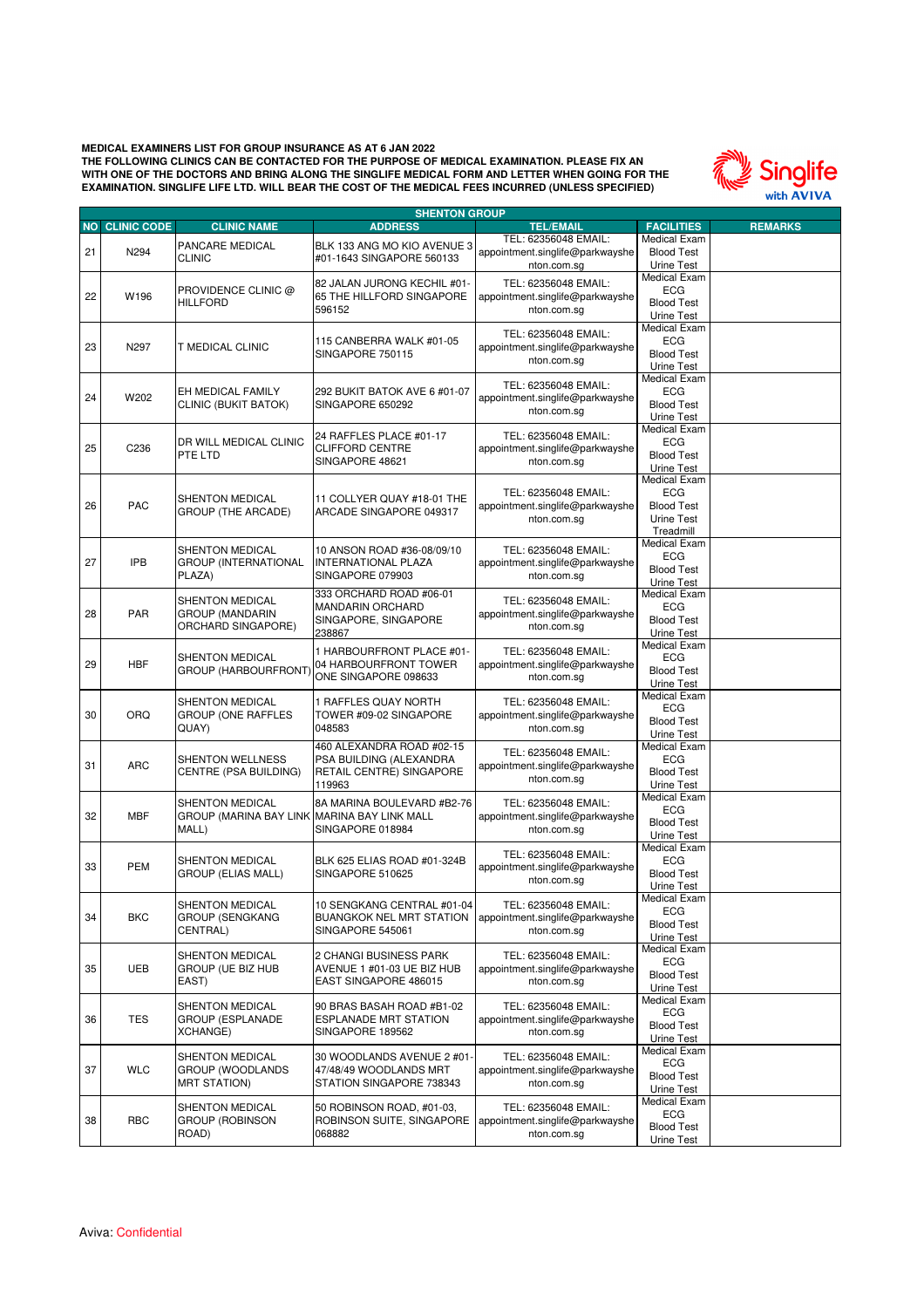

|    | <b>SHENTON GROUP</b>  |                                                              |                                                                                     |                                                                        |                                                                      |                |  |  |
|----|-----------------------|--------------------------------------------------------------|-------------------------------------------------------------------------------------|------------------------------------------------------------------------|----------------------------------------------------------------------|----------------|--|--|
|    | <b>NO CLINIC CODE</b> | <b>CLINIC NAME</b>                                           | <b>ADDRESS</b>                                                                      | <b>TEL/EMAIL</b>                                                       | <b>FACILITIES</b>                                                    | <b>REMARKS</b> |  |  |
| 39 | SGN                   | PARKWAY SHENTON<br>(SERANGOON CLINIC)                        | BLK 263 SERANGOON<br>CENTRAL DRIVE #01-59<br>SINGAPORE 550263                       | TEL: 62356048 EMAIL:<br>appointment.singlife@parkwayshe<br>nton.com.sq | <b>Medical Exam</b><br><b>ECG</b><br><b>Blood Test</b><br>Urine Test |                |  |  |
| 40 | <b>BPP</b>            | SHENTON MEDICAL<br><b>GROUP (BUKIT PANJANG)</b>              | 1 JELEBU ROAD #03-02, BUKIT<br>PANJANG PLAZA SINGAPORE<br>677743                    | TEL: 62356048 EMAIL:<br>appointment.singlife@parkwayshe<br>nton.com.sq | <b>Medical Exam</b><br><b>ECG</b><br><b>Blood Test</b><br>Urine Test |                |  |  |
| 41 | KOV                   | <b>SHENTON MEDICAL</b><br><b>GROUP (KOVAN)</b>               | 205 HOUGANG STREET 21, #03-<br>20 HEARTLAND MALL,<br>SINGAPORE 530205               | TEL: 62356048 EMAIL:<br>appointment.singlife@parkwayshe<br>nton.com.sg | <b>Medical Exam</b><br><b>ECG</b><br><b>Blood Test</b><br>Urine Test |                |  |  |
| 42 | <b>CLE</b>            |                                                              | SHENTON MEDICAL GROUIBLK 451 CLEMENTI AVE 3, #01-30 appointment.singlife@parkwayshe | TEL: 62356048 EMAIL:<br>nton.com.sq                                    | Medical Exam<br><b>ECG</b><br><b>Blood Test</b><br>Urine Test        |                |  |  |
| 43 | <b>PGO</b>            |                                                              | SHENTON MEDICAL GROUIBLK 681 PUNGGOL DRIVE #01-01 appointment.singlife@parkwayshe   | TEL: 62356048 EMAIL:<br>nton.com.sg                                    | <b>Medical Exam</b><br><b>ECG</b><br><b>Blood Test</b><br>Urine Test |                |  |  |
| 44 | <b>YSR</b>            | SHENTON MEDICAL<br>GROUP (WISTERIA MALL)                     | BLK 598 YISHUN RING ROAD<br>#B1-09 WISTERIA MALL<br>SINGAPORE 768698                | TEL: 62356048 EMAIL:<br>appointment.singlife@parkwayshe<br>nton.com.sq | <b>Medical Exam</b><br><b>ECG</b><br><b>Blood Test</b><br>Urine Test |                |  |  |
| 45 | <b>TPY</b>            | <b>SHENTON MEDICAL</b><br><b>GROUP (TOA PAYOH)</b>           | BLK 126 TOA PAYOH LORONG 1<br>#01-561 SINGAPORE 62590991                            | TEL: 62356048 EMAIL:<br>appointment.singlife@parkwayshe<br>nton.com.sq | <b>Medical Exam</b><br><b>ECG</b><br><b>Blood Test</b><br>Urine Test |                |  |  |
| 46 | <b>SLM</b>            | <b>SHENTON MEDICAL</b><br><b>GROUP (THE SELETAR</b><br>MALL) | 33 SENGKANG WEST AVENUE<br>#01-55/56 THE SELETAR MALL<br>SINGAPORE 797653           | TEL: 62356048 EMAIL:<br>appointment.singlife@parkwayshe<br>nton.com.sg | Medical Exam<br><b>ECG</b><br><b>Blood Test</b><br>Urine Test        |                |  |  |
| 47 | <b>YIS</b>            | <b>SHENTON MEDICAL</b><br><b>GROUP (YISHUN</b><br>CENTRAL)   | BLK 160 YISHUN ST 11 #01-200<br>SINGAPORE 760160                                    | TEL: 62356048 EMAIL:<br>appointment.singlife@parkwayshe<br>nton.com.sg | <b>Medical Exam</b><br><b>ECG</b><br><b>Blood Test</b><br>Urine Test |                |  |  |
| 48 | <b>TYI</b>            | <b>SHENTON MEDICAL</b><br><b>GROUP (TOH YI)</b>              | BLK 18 TOH YI DRIVE #01-103<br>SINGAPORE 590018                                     | TEL: 62356048 EMAIL:<br>appointment.singlife@parkwayshe<br>nton.com.sg | <b>Medical Exam</b><br><b>ECG</b><br><b>Blood Test</b><br>Urine Test |                |  |  |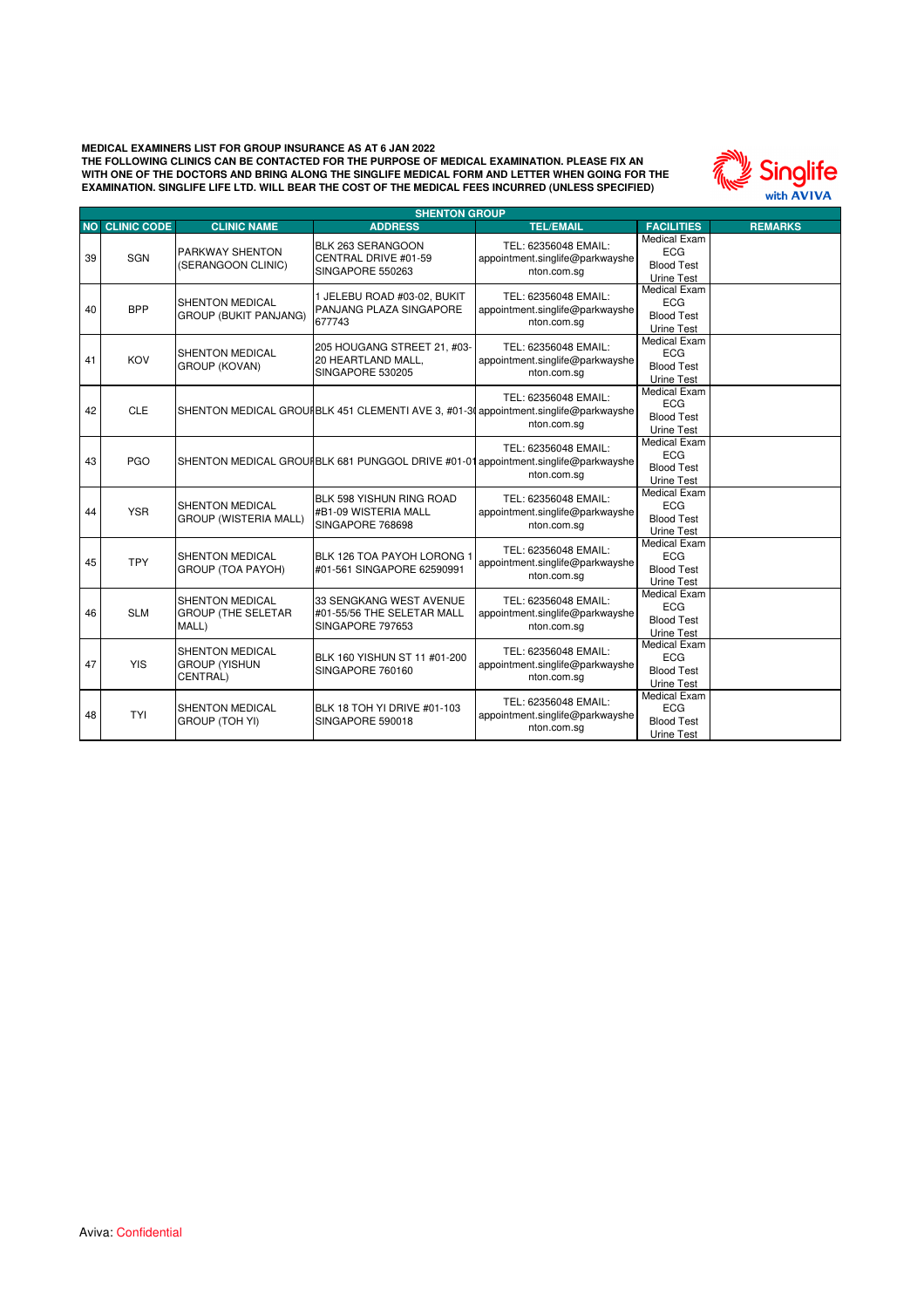**EXAMINATION. SINGLIFE LIFE LTD. WILL BEAR THE COST OF THE MEDICAL FEES INCURRED (UNLESS SPECIFIED) MEDICAL EXAMINERS LIST FOR GROUP INSURANCE AS AT 6 JAN 2022 THE FOLLOWING CLINICS CAN BE CONTACTED FOR THE PURPOSE OF MEDICAL EXAMINATION. PLEASE FIX AN WITH ONE OF THE DOCTORS AND BRING ALONG THE SINGLIFE MEDICAL FORM AND LETTER WHEN GOING FOR THE** 



|                | <b>RAFFLES MEDICAL GROUP</b><br>Please note the timing stated are GP timing. For insurance checkups with lab test, please keep it to within the morning slots on Monday-Fridays and |                          |                                                          |                                  |                                    |                                                        |  |
|----------------|-------------------------------------------------------------------------------------------------------------------------------------------------------------------------------------|--------------------------|----------------------------------------------------------|----------------------------------|------------------------------------|--------------------------------------------------------|--|
|                |                                                                                                                                                                                     |                          |                                                          |                                  |                                    |                                                        |  |
| <b>NO</b>      | <b>CLINIC CODE</b>                                                                                                                                                                  | <b>CLINIC NAME</b>       | <b>ADDRESS</b>                                           | <b>TEL/EMAIL</b>                 | <b>FACILITIES</b>                  | <b>REMARKS</b><br>Mon - Fri 8.30am - 5.30pm            |  |
| $\mathbf{1}$   | CENTRAL                                                                                                                                                                             | HealthCheck@Raffles      | 585 North Bridge Road Level 1                            | Tel: 6311 1130                   | Medical Exam<br>Blood/Urine        | Sat 8.30am - 1.00pm                                    |  |
|                |                                                                                                                                                                                     | Hospital*                | Raffles Hospital Singapore 188770                        | Fax: 6311 1163                   | Test                               |                                                        |  |
|                |                                                                                                                                                                                     |                          |                                                          |                                  | <b>ECG</b>                         |                                                        |  |
|                |                                                                                                                                                                                     |                          |                                                          |                                  | Treadmill                          |                                                        |  |
| $\overline{c}$ | <b>WEST</b>                                                                                                                                                                         | <b>ANCHORPOINT</b>       | Blk 370 Alexandra Road                                   | Tel: 6479 3818                   | <b>Medical Exam</b>                | Mon - Fri 8.30am - 1.00pm                              |  |
|                |                                                                                                                                                                                     |                          | #B1-41 Anchorpoint                                       | Fax: 6479 6563                   | Blood/Urine                        | $2.00pm - 5.30pm$                                      |  |
|                |                                                                                                                                                                                     |                          | Singapore 159953                                         |                                  | Test                               | Sat 8.30am - 1.00pm                                    |  |
|                |                                                                                                                                                                                     |                          |                                                          |                                  | <b>ECG</b>                         |                                                        |  |
| 3              | <b>NORTH</b>                                                                                                                                                                        | ANG MO KIO               | Blk 722 Ang Mo Kio Avenue 8                              | Tel: 6453 2288                   | <b>Medical Exam</b>                | Mon - Fri 8.30am - 1.00pm                              |  |
|                |                                                                                                                                                                                     |                          | #01-2825                                                 | Fax: 6455 3182                   | Blood/Urine                        | $2.00pm - 5.30pm$<br>6.30pm - 9.30pm Sat, Sun & PH     |  |
|                |                                                                                                                                                                                     |                          | Singapore 560722                                         |                                  | Test                               | $8.30am - 1.00pm$                                      |  |
|                |                                                                                                                                                                                     |                          |                                                          |                                  | <b>ECG</b>                         |                                                        |  |
|                |                                                                                                                                                                                     |                          |                                                          |                                  | X-ray                              |                                                        |  |
| 4              | <b>CENTRAL</b>                                                                                                                                                                      | <b>ANSON CENTRE</b>      | 51 Anson Road #01-51                                     | Tel: 6225 2188                   | <b>Medical Exam</b>                | Mon - Fri 8.30am - 1.00pm<br>$2.00pm - 5.30pm$         |  |
|                |                                                                                                                                                                                     |                          | Anson Centre                                             | Fax: 6323 5110                   | Blood/Urine                        | Sat, Sun & PH Closed                                   |  |
|                |                                                                                                                                                                                     |                          | Singapore 079904                                         |                                  | Test                               |                                                        |  |
|                |                                                                                                                                                                                     |                          |                                                          |                                  | <b>ECG</b>                         | Mon - Fri 8.30am - 1.00pm                              |  |
| 5              | <b>EAST</b>                                                                                                                                                                         | <b>BEDOK NORTH</b>       | Blk 203 Bedok North Street 1<br>#01-467 Singapore 460203 | Tel: 6844 9291<br>Fax: 6844 9290 | <b>Medical Exam</b><br>Blood/Urine | $2.00pm - 5.30pm$                                      |  |
|                |                                                                                                                                                                                     |                          |                                                          |                                  |                                    | $6.30pm - 9.30pm$                                      |  |
|                |                                                                                                                                                                                     |                          |                                                          |                                  | Test<br><b>ECG</b>                 | Sat 8.30am - 1.00pm                                    |  |
| 6              | <b>NORTH</b>                                                                                                                                                                        | <b>BISHAN</b>            | Blk 283 Bishan Street 22                                 | Tel: 6456 7122                   | <b>Medical Exam</b>                | Mon - Fri 8.30am - 5.30pm                              |  |
|                |                                                                                                                                                                                     |                          | #01-177                                                  | Fax: 6455 9269                   | Blood/Urine                        | $6.30$ om $-9.30$ pm                                   |  |
|                |                                                                                                                                                                                     |                          | Singapore 570283                                         |                                  | Test                               | Sat, Sun & PH 8.30am - 1.00pm                          |  |
|                |                                                                                                                                                                                     |                          |                                                          |                                  | ECG                                |                                                        |  |
| 7              | <b>NORTH</b>                                                                                                                                                                        | <b>CAUSEWAY POINT</b>    | 1 Woodlands Square                                       | Tel: 6894 0777                   | <b>Medical Exam</b>                | Mon - Sat 8.00am - 1.00pm                              |  |
|                |                                                                                                                                                                                     |                          | #05-20 Causeway Point                                    | Fax: 6894 2267                   | Blood/Urine                        | $2.00pm - 5.30pm$                                      |  |
|                |                                                                                                                                                                                     |                          | Singapore 738099                                         |                                  | Test                               | $6.30$ pm $-9.30$ pm<br>Sun & PH 8.30am - 1.00pm       |  |
|                |                                                                                                                                                                                     |                          |                                                          |                                  | <b>ECG</b>                         | $2.00$ pm $-5.30$ pm $6.30$ pm $-$                     |  |
|                |                                                                                                                                                                                     |                          |                                                          |                                  |                                    | 9.30pm                                                 |  |
| 8              | <b>EAST</b>                                                                                                                                                                         | <b>CHANGI AIRPORT</b>    | 65 Airport Boulevard                                     | Tel: 6241 8818                   | <b>Medical Exam</b>                | Open 24 Hours Daily (GP)                               |  |
|                |                                                                                                                                                                                     | TERMINAL 3 B2*           | #B2-01 Singapore Changi Airport                          | Fax: 6241 3498                   | Blood/Urine                        |                                                        |  |
|                |                                                                                                                                                                                     |                          | Singapore 819663                                         |                                  | Test<br><b>ECG</b>                 |                                                        |  |
|                |                                                                                                                                                                                     |                          |                                                          |                                  | X-ray                              |                                                        |  |
| 9              | <b>EAST</b>                                                                                                                                                                         | <b>CHANGI CITY POINT</b> | 5 Changi Business Park Central 1                         | Tel: 6636 1251                   | <b>Medical Exam</b>                | Mon - Fri 8.30am - 1.00pm                              |  |
|                |                                                                                                                                                                                     |                          | #B1-55/56 Changi City Point                              | Fax: 6636 1249                   | Blood/Urine                        | $2.00pm - 5.30pm$                                      |  |
|                |                                                                                                                                                                                     |                          | Singapore 486038                                         |                                  | Test                               | Sat 8.30am - 1.00pm                                    |  |
|                |                                                                                                                                                                                     |                          |                                                          |                                  | ECG                                |                                                        |  |
| 10             | <b>WEST</b>                                                                                                                                                                         | <b>CLEMENTI</b>          | Blk 446 Clementi Ave 3                                   | Tel: 6872 9043                   | <b>Medical Exam</b>                | Mon - Fri 8.30am - 1.00pm                              |  |
|                |                                                                                                                                                                                     |                          | #01-189                                                  | Fax: 6872 9051                   | Blood/Urine                        | $2.00$ pm $-5.30$ pm 6.30pm $-$<br>9.30pm              |  |
|                |                                                                                                                                                                                     |                          | Singapore 120446                                         |                                  | Test                               | Sat, Sun & PH 8.30am - 1.00pm                          |  |
|                |                                                                                                                                                                                     |                          |                                                          |                                  | <b>ECG</b>                         |                                                        |  |
| 11             | <b>NORTH</b>                                                                                                                                                                        | <b>COMPASS ONE</b>       | 1 Sengkang Square                                        | Tel: 6385 5057                   | <b>Medical Exam</b>                | Daily - 8.30am - 1.00pm<br>$2.00pm - 5.30pm$           |  |
|                |                                                                                                                                                                                     |                          | #04-09 Compass One                                       | Fax: 6384 0096                   | Blood/Urine                        | $6.30pm - 9.30pm$                                      |  |
|                |                                                                                                                                                                                     |                          | Singapore 545078                                         |                                  | Test<br><b>ECG</b>                 |                                                        |  |
| 12             | <b>EAST</b>                                                                                                                                                                         | <b>EASTPOINT MALL</b>    | 3 Simei Street 6                                         | Tel: 6636 1458                   | <b>Medical Exam</b>                | Mon - Fri 8.30am - 1.00pm                              |  |
|                |                                                                                                                                                                                     |                          | #02-27 Eastpoint Mall                                    | Fax: 6636 1542                   | Blood/Urine                        | $2.00$ pm $-5.30$ pm 6.30pm $-$                        |  |
|                |                                                                                                                                                                                     |                          | Singapore 528833                                         |                                  | Test                               | 9.30pm                                                 |  |
|                |                                                                                                                                                                                     |                          |                                                          |                                  | <b>ECG</b>                         | Sat & Sun 8.30am - 1.00pm PH<br>Closed                 |  |
| 13             | WEST                                                                                                                                                                                | <b>HARBOURFRONT</b>      | 1 Maritime Square                                        | Tel: 6273 3078                   |                                    | Medical Exam Mon to Fri 8.30am - 1.00pm                |  |
|                |                                                                                                                                                                                     |                          | #03-56 HarbourFront Centre                               | Fax: 6274 5351                   | Blood/Urine                        | $2.00pm - 5.30pm$<br>Sat 8.30am - 1.00pm               |  |
|                |                                                                                                                                                                                     |                          | Singapore 099253                                         |                                  | Test                               |                                                        |  |
|                |                                                                                                                                                                                     |                          |                                                          |                                  | <b>ECG</b>                         |                                                        |  |
| 14             | <b>WEST</b>                                                                                                                                                                         | <b>HILLION MALL</b>      | Hillion Mall 17 Petir Road                               | Tel: 6769 0571                   | Medical Exam                       | Mon to Sat 8.30am - 1.00pm<br>2.00pm - 5.30pm 6.30pm - |  |
|                |                                                                                                                                                                                     |                          | #02-7/8 Singapore 678278                                 | Fax: 6769 0629                   | Blood/Urine                        | 9.30pm                                                 |  |
|                |                                                                                                                                                                                     |                          |                                                          |                                  | Test<br>ECG                        | Sun & PH 8.30am - 1.00pm                               |  |
| 15             | CENTRAL                                                                                                                                                                             | HOLLAND VILLAGE*         | 118 Holland Ave #05-02/03/04                             | Tel: 6250 1411                   | Medical Exam                       | Mon - Fri 8.30am - 9.00pm                              |  |
|                |                                                                                                                                                                                     |                          | Raffles Holland V                                        | Fax:6250 9919                    | Blood/Urine                        | Sat, Sun & PH 8.30am - 1.00pm                          |  |
|                |                                                                                                                                                                                     |                          | Singapore 278997                                         |                                  | Test                               |                                                        |  |
|                |                                                                                                                                                                                     |                          |                                                          |                                  | ECG                                |                                                        |  |
|                |                                                                                                                                                                                     |                          |                                                          |                                  | X-ray                              |                                                        |  |
| 16             | <b>NORTH</b>                                                                                                                                                                        | <b>HOUGANG CENTRAL</b>   | Blk 809 Hougang Central                                  | Tel: 6386 7896                   | <b>Medical Exam</b>                | Mon - Fri 8.30am - 1.00pm                              |  |
|                |                                                                                                                                                                                     |                          | #01-180                                                  | Fax: 6386 7876                   | Blood/Urine                        | $2.00$ pm $-5.30$ pm 6.30pm $-$                        |  |
|                |                                                                                                                                                                                     |                          | Singapore 530809                                         |                                  | Test                               | 9.30pm<br>Sat, Sun & PH 8.30am - 1.00pm                |  |
|                |                                                                                                                                                                                     |                          |                                                          |                                  | ECG                                |                                                        |  |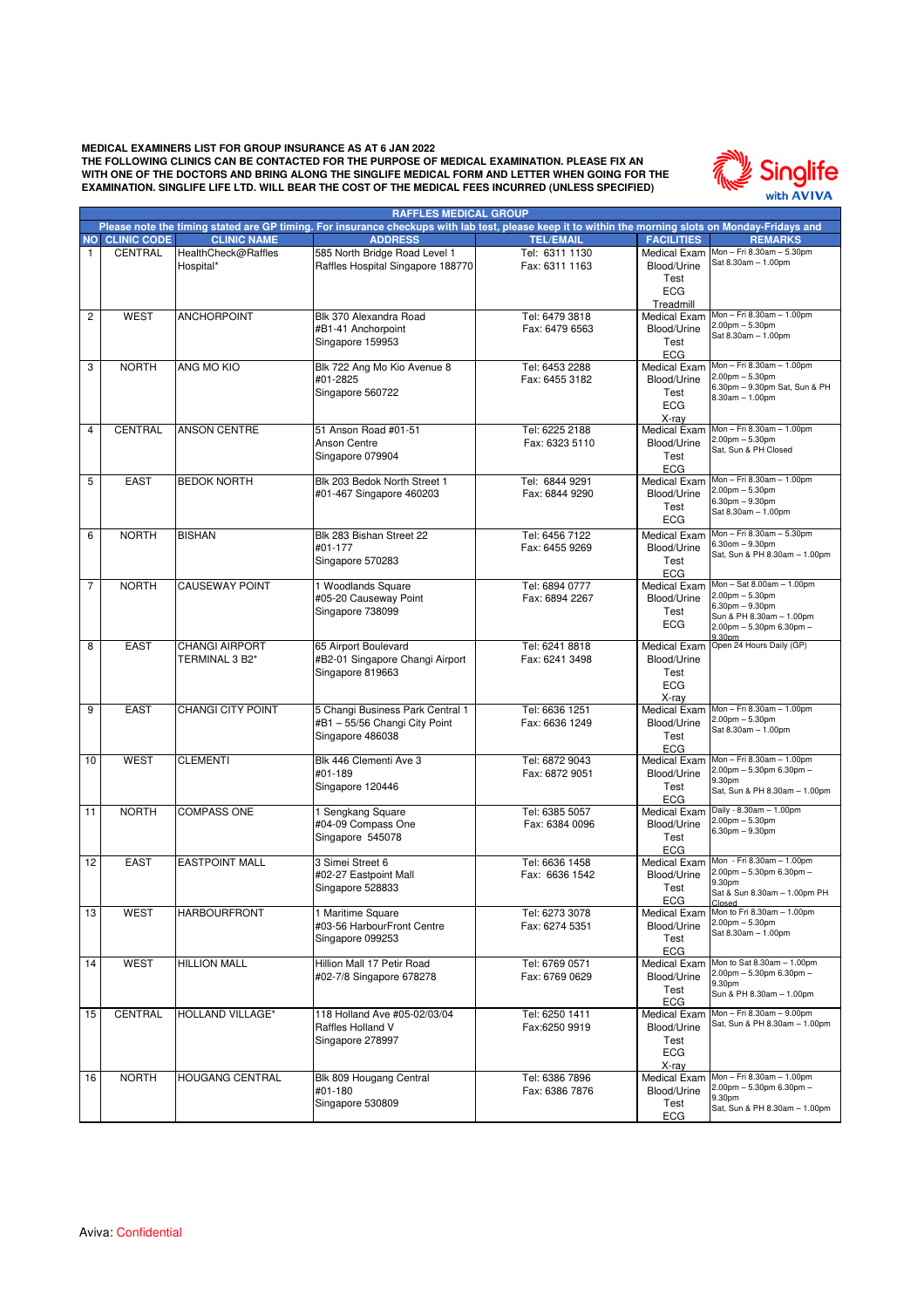

|    | <b>RAFFLES MEDICAL GROUP</b><br>Please note the timing stated are GP timing. For insurance checkups with lab test, please keep it to within the morning slots on Monday-Fridays and |                             |                                       |                                |                                  |                                                            |  |  |
|----|-------------------------------------------------------------------------------------------------------------------------------------------------------------------------------------|-----------------------------|---------------------------------------|--------------------------------|----------------------------------|------------------------------------------------------------|--|--|
|    |                                                                                                                                                                                     |                             |                                       |                                |                                  |                                                            |  |  |
|    | <b>NO CLINIC CODE</b>                                                                                                                                                               | <b>CLINIC NAME</b>          | <b>ADDRESS</b>                        | <b>TEL/EMAIL</b>               | <b>FACILITIES</b>                | <b>REMARKS</b>                                             |  |  |
| 17 | <b>WEST</b>                                                                                                                                                                         | <b>JURONG EAST</b>          | Blk 131 Jurong Gateway Road           | Tel: 6899 6688                 | Medical Exam                     | Daily - 8.30am - 1.00pm<br>$2.00pm - 5.30pm$               |  |  |
|    |                                                                                                                                                                                     |                             | #01-267                               | Fax: 6569 6205                 | Blood/Urine                      | $6.30pm - 9.30pm$                                          |  |  |
|    |                                                                                                                                                                                     |                             | Singapore 600131                      |                                | Test<br><b>ECG</b>               |                                                            |  |  |
| 18 | <b>WEST</b>                                                                                                                                                                         | <b>JURONG POINT</b>         | 1 Jurong West Central 2               | Tel: 6790 0583                 | Medical Exam                     | Mon - Fri 8.30am - 1.00pm                                  |  |  |
|    |                                                                                                                                                                                     |                             | #B1A-19D Jurong Point Shopping        | Fax: 6790 0585                 | Blood/Urine                      | 2.00pm - 5.30pm 6.30pm -                                   |  |  |
|    |                                                                                                                                                                                     |                             | Centre                                |                                | Test                             | 9.30pm                                                     |  |  |
|    |                                                                                                                                                                                     |                             | Singapore 648886                      |                                | <b>ECG</b>                       | Sat & Sun 8.30am - 1.00pm                                  |  |  |
| 19 | <b>WEST</b>                                                                                                                                                                         | <b>JOO CHIAT</b>            | 471 Joo Chiat Road                    | Tel: 6883 5008                 | <b>Medical Exam</b>              | Mon - Fri 8.30am - 1.00pm                                  |  |  |
|    |                                                                                                                                                                                     |                             | Singapore 427680                      | Fax: 6883 5007                 | Blood/Urine                      | 2.00pm - 5.30pm 6.30pm -                                   |  |  |
|    |                                                                                                                                                                                     |                             |                                       |                                | Test                             | 9.30pm<br>Sat, Sun & PH 8.30am - 1.00pm                    |  |  |
|    |                                                                                                                                                                                     |                             |                                       |                                | <b>ECG</b>                       |                                                            |  |  |
| 20 | <b>WEST</b>                                                                                                                                                                         | LOT 1 Shopper's Mall        | 21 Choa Chu Kang Ave 4                | Tel: 6765 3363                 | <b>Medical Exam</b>              | Open Daily 8.30am - 1.00pm                                 |  |  |
|    |                                                                                                                                                                                     |                             | #B1-07A Lot 1 Shopper's Mall          | Fax: 6765 7877                 | Blood/Urine                      | $2.00$ pm $-5.30$ pm 6.30pm $-$<br>9.30pm                  |  |  |
|    |                                                                                                                                                                                     |                             | Singapore 689812                      |                                | Test                             |                                                            |  |  |
|    |                                                                                                                                                                                     |                             |                                       |                                | <b>ECG</b>                       |                                                            |  |  |
| 21 | <b>EAST</b>                                                                                                                                                                         | <b>LOYANG POINT</b>         | Blk 259 Pasir Ris Street 21           | Tel: 6585 3333                 | Medical Exam                     | Mon - Fri 8.30am - 1.00pm<br>$2.00pm - 5.30pm$             |  |  |
|    |                                                                                                                                                                                     |                             | #02-33 Loyang Point                   | Fax: 6584 4260                 | Blood/Urine                      | Sat, Sun & PH 8.30am - 1.00pm                              |  |  |
|    |                                                                                                                                                                                     |                             | Singapore 510259                      |                                | Test                             |                                                            |  |  |
| 22 | <b>CENTRAL</b>                                                                                                                                                                      | <b>MARINA BAY FINANCIAL</b> | 12 Marina Boulevard #17-05            | Tel: 6636 0390                 | <b>ECG</b><br>Medical Exam       | Mon - Fri 8.00am - 5.30pm                                  |  |  |
|    |                                                                                                                                                                                     | CENTRE*                     | Marina Bay Financial Centre           | Fax: 6636 4553                 | Blood/Urine                      | Sat, Sun & PH Closed                                       |  |  |
|    |                                                                                                                                                                                     |                             | Tower 3 Singapore 018982              |                                | Test                             |                                                            |  |  |
|    |                                                                                                                                                                                     |                             |                                       |                                | <b>ECG</b>                       |                                                            |  |  |
|    |                                                                                                                                                                                     |                             |                                       |                                | X-ray                            |                                                            |  |  |
|    |                                                                                                                                                                                     |                             |                                       |                                | Treadmill                        |                                                            |  |  |
| 23 | <b>NORTH</b>                                                                                                                                                                        | <b>NEX</b>                  | 23 Serangoon Central                  | Tel: 6634 2585                 |                                  | Medical Exam Mon-Fri 8.30am - 9.30pm                       |  |  |
|    |                                                                                                                                                                                     |                             | #B2-01 nex                            | Fax: 6634 2587                 | Blood/Urine                      | $8.30am - 1.00pm$<br>Sat & Sun PH 8.30am - 1.00pm          |  |  |
|    |                                                                                                                                                                                     |                             | Singapore 556083                      |                                | Test                             | $2.00$ pm $- 5.30$ pm                                      |  |  |
|    |                                                                                                                                                                                     |                             |                                       |                                | <b>ECG</b>                       | $6.30pm - 9.30pm$                                          |  |  |
| 24 | <b>NORTH</b>                                                                                                                                                                        | NORTHPOINT CITY             | 930 Yishun Avenue 2                   | Tel: 6755 0049                 | Medical Exam                     | Mon - Fri 8.30am - 1.00pm<br>$2.00pm - 5.30pm$             |  |  |
|    |                                                                                                                                                                                     |                             | Northpoint City #03-35                | Fax: 6755 3363                 | Blood/Urine                      | $6.30pm - 9.30pm$                                          |  |  |
|    |                                                                                                                                                                                     |                             | (North Wing) Singapore 769098         |                                | Test<br>ECG                      |                                                            |  |  |
| 25 | <b>CENTRAL</b>                                                                                                                                                                      | <b>RAFFLES CITY</b>         | 252 North Bridge Road #02-17          | Tel: 6339-6911                 | <b>Medical Exam</b>              | Sat. Sun & PH 8.30am - 1.00pm<br>Mon - Fri 7.30am - 1.00pm |  |  |
|    |                                                                                                                                                                                     |                             | Raffles City Shopping Centre          | Fax: 6334 6311                 | Blood/Urine                      | $2.00pm - 5.30pm$                                          |  |  |
|    |                                                                                                                                                                                     |                             | Singapore 179103                      |                                | Test                             | Sat 7.30am - 1.00pm                                        |  |  |
|    |                                                                                                                                                                                     |                             |                                       |                                | <b>ECG</b>                       |                                                            |  |  |
| 26 | <b>CENTRAL</b>                                                                                                                                                                      | <b>RAFFLES PLACE*</b>       | 50 Raffles Place #01-02A/C            | Tel: 6535 2222 (Healthcheck)   | <b>Medical Exam</b>              | Mon - Fri 8.30am - 5.30pm Sat                              |  |  |
|    |                                                                                                                                                                                     |                             | Singapore Land Tower                  | Fax: 6533 7811                 | Blood/Urine                      | 8.30am -1.00pm                                             |  |  |
|    |                                                                                                                                                                                     |                             | Singapore 048623                      |                                | Test                             |                                                            |  |  |
|    |                                                                                                                                                                                     |                             |                                       |                                | <b>ECG</b>                       |                                                            |  |  |
|    |                                                                                                                                                                                     |                             |                                       |                                | X-ray                            |                                                            |  |  |
| 27 | <b>NORTH</b>                                                                                                                                                                        | <b>RIVERVALE MALL</b>       | Rivervale Mall 11 Rivervale           | Tel: 6385 2154                 | Treadmill<br><b>Medical Exam</b> | Mon - Fri 8.30am - 1.00pm                                  |  |  |
|    |                                                                                                                                                                                     |                             | Crescent                              | Fax:6385 2167                  | Blood/Urine                      | 2.00pm - 5.30pm 6.30pm -                                   |  |  |
|    |                                                                                                                                                                                     |                             | #02-17 Singapore 545082               |                                | Test                             | 9.30pm                                                     |  |  |
|    |                                                                                                                                                                                     |                             |                                       |                                | <b>ECG</b>                       | Sat, Sun & PH 8.30am - 1.00pm                              |  |  |
| 28 | <b>NORTH</b>                                                                                                                                                                        | <b>SEMBAWANG WAY</b>        | Blk 355 Sembawang Way                 | Tel: 6853 7703                 | <b>Medical Exam</b>              | Mon - Fri 8.30am - 1.00pm                                  |  |  |
|    |                                                                                                                                                                                     |                             | #01-06/07 Singapore 750355            | Fax: 6853 7786                 | Blood/Urine                      | $2.00pm - 5.30pm$                                          |  |  |
|    |                                                                                                                                                                                     |                             |                                       |                                | Test                             | $6.30pm - 9.30pm$<br>Sat, Sun & PH 8.30am - 1.00pm         |  |  |
|    |                                                                                                                                                                                     |                             |                                       |                                | ECG                              |                                                            |  |  |
| 29 | CENTRAL                                                                                                                                                                             | SHAW CENTRE*                | 1 Scotts Road                         | Tel: 6838 0080                 |                                  | Medical Exam Mon-Fri 8.00am-5.00pm<br>Sat 8.00am - 1.00pm  |  |  |
|    |                                                                                                                                                                                     |                             | #04-09 to 14 Shaw Centre              | Fax: 6838 888                  | Blood/Urine                      |                                                            |  |  |
|    |                                                                                                                                                                                     |                             | Singapore 228208                      |                                | Test                             |                                                            |  |  |
|    |                                                                                                                                                                                     |                             |                                       |                                | <b>ECG</b><br>X-ray              |                                                            |  |  |
|    |                                                                                                                                                                                     |                             |                                       |                                | Treadmill                        |                                                            |  |  |
| 30 | <b>EAST</b>                                                                                                                                                                         | <b>SIGLAP CENTRE</b>        | 55 Siglap Road #02-11/12              | Tel: 6442 0488                 |                                  | Medical Exam Mon to Fri - 8.30am - 1.00pm                  |  |  |
|    |                                                                                                                                                                                     |                             | Siglap Centre                         | Fax: 6442 8563                 | Blood/Urine                      | 2.00pm - 5.30pm                                            |  |  |
|    |                                                                                                                                                                                     |                             | Singapore 455871                      |                                | Test                             | Sat, Sun & PH 8.30am - 1.00pm                              |  |  |
|    |                                                                                                                                                                                     |                             |                                       |                                | <b>ECG</b>                       |                                                            |  |  |
| 31 | <b>WEST</b>                                                                                                                                                                         | SIXTH AVENUE                | 10E, Sixth Avenue                     | Tel: 6462 3426                 |                                  | Medical Exam Mon - Sat; 8.30am - 1.00pm                    |  |  |
|    |                                                                                                                                                                                     |                             | #01-03                                | Fax: 6462 4563                 | Blood/Urine                      |                                                            |  |  |
|    |                                                                                                                                                                                     |                             | Singapore 276474                      |                                | Test                             |                                                            |  |  |
|    |                                                                                                                                                                                     |                             |                                       |                                | <b>ECG</b>                       |                                                            |  |  |
| 32 | <b>EAST</b>                                                                                                                                                                         | TAMPINES 1*                 | Blk 10 Tampines Central 1             | Tel: 6260 5116  Fax: 6787 2311 | Medical Exam                     | Mon - Fri 8.00am - 9.30pm<br>Sat, Sun & PH 8.30am - 1.00pm |  |  |
|    |                                                                                                                                                                                     |                             | #03-28 Tampines 1<br>Singapore 529536 | Tel: 6787 0093                 | Blood/Urine<br>Test              | 2.00pm - 5.30pm 6.30pm -                                   |  |  |
|    |                                                                                                                                                                                     |                             |                                       |                                | <b>ECG</b>                       | 9.30pm                                                     |  |  |
|    |                                                                                                                                                                                     |                             |                                       |                                | X-ray                            |                                                            |  |  |
|    |                                                                                                                                                                                     |                             |                                       |                                |                                  |                                                            |  |  |